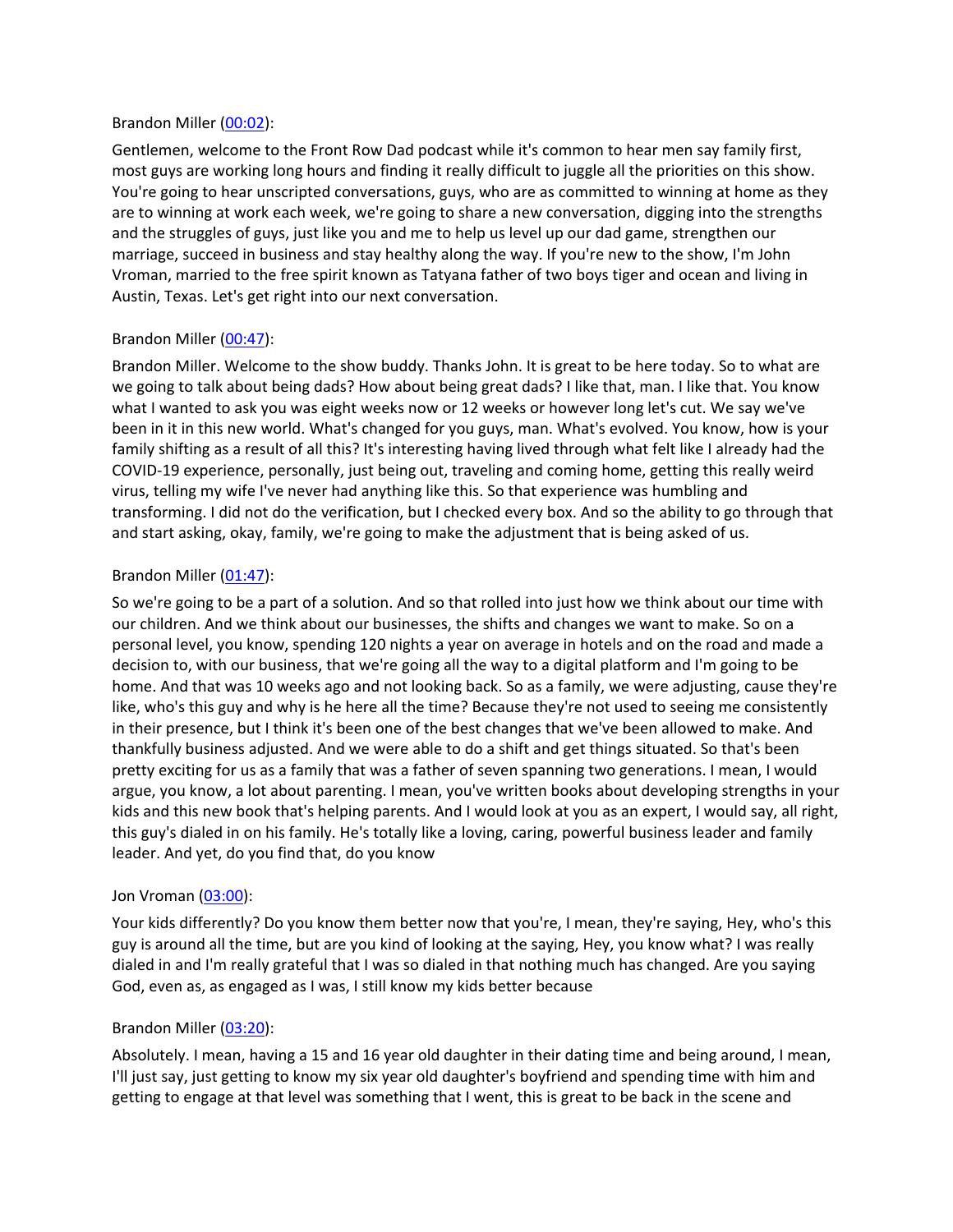around this situation that I very much want an influence in very much, want a say in how this goes. And then with the, the other daughter who's I tell her you're prettier than you need to be. She's so pretty attracts so much attention. And you know, for all the dads out there with teenage daughters, you know, my chagrin, you know, the gosh, I love that. You're beautiful, but I don't love all this attention that I see. So that's been a really awesome part grounding my little boys.

## Brandon Miller ([04:05](https://www.temi.com/editor/t/bL6P-TX6fXqVipUc8fmULbESqGqlj6Mn2QDj7Tl-dwnyyYWyWaCl54z7sPxfksMYqP5UTlXZbiJ1fNX70jVK3djCJkg?loadFrom=DocumentDeeplink&ts=245.61)):

So my 10 and 12 year olds that are at home and, and being able to be out playing ball with them on a regular basis or, you know, cause they, right now, I think one of the greatest challenges, some of us dads are facing is all the extra curricular that your kids are used to. And my boys are very into their sports throughout the year. And that's been a real challenge setback to adjust to. So being present and being able to engage with them, putting on training regiments and have them thinking about whatever the next season is, which is now looks like it's going to be football because summer sports probably will happen out here in California. So that has been a massive change. And I would say absolutely for any dad that is serious about being a great dad, you're constantly in growth mode. You're constantly in progress over perfection. I'm looking to, how can I become a better dad, better husband, you know, all the way around.

## Jon Vroman [\(04:56](https://www.temi.com/editor/t/bL6P-TX6fXqVipUc8fmULbESqGqlj6Mn2QDj7Tl-dwnyyYWyWaCl54z7sPxfksMYqP5UTlXZbiJ1fNX70jVK3djCJkg?loadFrom=DocumentDeeplink&ts=296.16)):

Yeah. I feel like I know my boys so much better now. I feel like I know our family dynamic better now because I'm here so much and I love it. You know, actually I personally, I don't miss the travel at all. And I'm not saying that it's bad. If somebody misses travel, I don't think that makes you a bad person because there was a time of my life when I loved to travel as much as I was, but 10 years on the road, 50 keynotes a year. Like I just think I just ran that course. And I'm so happy to be home. I'm so happy that I've got all this time. One of the things I've struggled with Brandon is that, you know, my boys do thrive in these environments where they get to go play the does fire Scouts, which is like the Austin version of boy Scouts.

## Jon Vroman [\(05:40](https://www.temi.com/editor/t/bL6P-TX6fXqVipUc8fmULbESqGqlj6Mn2QDj7Tl-dwnyyYWyWaCl54z7sPxfksMYqP5UTlXZbiJ1fNX70jVK3djCJkg?loadFrom=DocumentDeeplink&ts=340.47)):

And then ocean loves his school bloom school where he goes and he plays outside all day with all these little kids and he loves it. He actually was like, when do I get to go back to Bloom's school? Because he loves it so much. So one of the things I've struggled with is I wanted to go all in for front row dads. I wanted to give more value than I've ever given to the dads who I felt were being faced with these interesting scenarios in their lives. And we tripled the amount of calls that we had, right. To support them. And we just refined all of our processes. So I felt the calling to go all in on work also where I did have like 10 keynote speeches that basically are all getting canceled. There was a loss of revenue there that I needed to think about.

## Jon Vroman [\(06:21](https://www.temi.com/editor/t/bL6P-TX6fXqVipUc8fmULbESqGqlj6Mn2QDj7Tl-dwnyyYWyWaCl54z7sPxfksMYqP5UTlXZbiJ1fNX70jVK3djCJkg?loadFrom=DocumentDeeplink&ts=381.29)):

So I needed to be focused on my business to some degree I felt. And then I had the boys home all the time and they were used to going and doing all these activities as much as I wanted to say, just go play outside, just go be busy, go it's okay. If you're bored, go invent a game. Like you have tremendous resources here. There is still a struggle for my wife and I about helping our kids to be self motivated, to be driven in a way where I think my wife would just be so grateful if my, if I'm kind of laughing as I think this out to myself, if they wake up in the morning,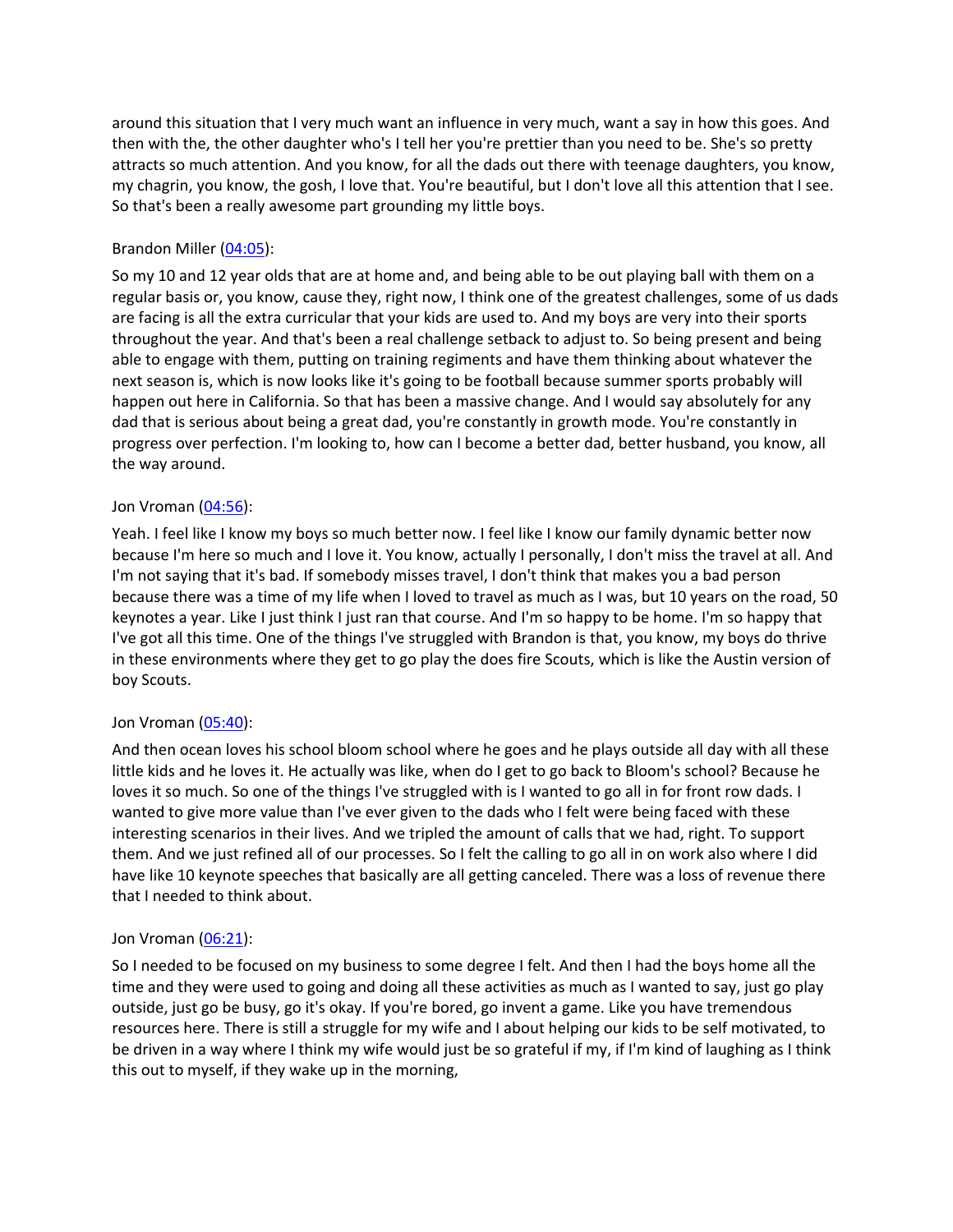Brandon Miller ([06:58](https://www.temi.com/editor/t/bL6P-TX6fXqVipUc8fmULbESqGqlj6Mn2QDj7Tl-dwnyyYWyWaCl54z7sPxfksMYqP5UTlXZbiJ1fNX70jVK3djCJkg?loadFrom=DocumentDeeplink&ts=418.69)): Oh mommy, can I surf

### Jon Vroman [\(07:01](https://www.temi.com/editor/t/bL6P-TX6fXqVipUc8fmULbESqGqlj6Mn2QDj7Tl-dwnyyYWyWaCl54z7sPxfksMYqP5UTlXZbiJ1fNX70jVK3djCJkg?loadFrom=DocumentDeeplink&ts=421.96)):

To see how I can start a business at age 10? Can I, can you lock me away in a room with an encyclopedia? And just let me learn about whatever I want to learn about. And as much as we want to give them freedom to learn what they want and do all this stuff, and we're really struggling to give them what we feel they need, right? How are you doing that, man, being a business guy and having all the, you know, lots of eyes on you, how are you doing that? I know that's kind of a lazy question cause it's kinda like how do you get it?

### Brandon Miller ([07:30](https://www.temi.com/editor/t/bL6P-TX6fXqVipUc8fmULbESqGqlj6Mn2QDj7Tl-dwnyyYWyWaCl54z7sPxfksMYqP5UTlXZbiJ1fNX70jVK3djCJkg?loadFrom=DocumentDeeplink&ts=450.07)):

Right. Right. I think managing the reality of the situation with a 10, 12, 15, six year old at home, and then the three older ones that bring their children over. So we, you know, we, we definitely broke the gathering number that was allowed just with our immediate family, but being able to lean into resources. So for us, one of the tools that a large family will comment on is you have to use resources around you 10, not only be parental dependent, right? So you know, that tribe, that community that's, that's involved, but engaging at a high level with all right, kids, what, what are we about? What are we doing? How much should I regiment your schedule? How much should I give room to function and work within the schedule? Where do I build reward systems? Where do I find a place for you? You're going to groove at your best.

### Brandon Miller ([08:20](https://www.temi.com/editor/t/bL6P-TX6fXqVipUc8fmULbESqGqlj6Mn2QDj7Tl-dwnyyYWyWaCl54z7sPxfksMYqP5UTlXZbiJ1fNX70jVK3djCJkg?loadFrom=DocumentDeeplink&ts=500.65)):

And then you throw into the mix distance learning, right? So we've done homeschool in the past, but not four at the same time like this. Right? So that, that created its own scenario and its own challenge. So a lot of it, John had a Ted to do with not overwhelming ourselves, being okay with some of this, we're gonna have to figure it out as we go, because we haven't been here, we're drawing up a new playbook and we gotta be aware that that's part of the reality that we're going to go through together. And I think that's when you know, I've heard the term, we're all in this together. The truth is we are all transitioning that is going to happen with this situation, how we do that. We could do that with clenched fists and with anxiety or stress or all right. Some of this we're going to plan, we're going to, we're going to lay it out. And some of it, we gotta be flexible and let things roll, let some things happen. So then we can course correct as we go.

#### Jon Vroman [\(09:12](https://www.temi.com/editor/t/bL6P-TX6fXqVipUc8fmULbESqGqlj6Mn2QDj7Tl-dwnyyYWyWaCl54z7sPxfksMYqP5UTlXZbiJ1fNX70jVK3djCJkg?loadFrom=DocumentDeeplink&ts=552.74)):

Yeah. I'm better in my business of remembering that it's an evolving thing and shifting and changing and I can be really flexible in the business. I sometimes put pressure on myself. Like I'm supposed to have figured this out as a dad. And if I haven't, I'm like, why have I not figured this out yet versus approaching it with the same type of curiosity and flexibility? And it's an evolving team, just like, just like my business, it's an evolving thing. But yeah, I don't get as frustrated. I mean, I get frustrated in my business and at home, but I think I get more frustrated at home. I don't know. I mean, I can do my own psychotherapy about why all that is,

## Brandon Miller ([09:52](https://www.temi.com/editor/t/bL6P-TX6fXqVipUc8fmULbESqGqlj6Mn2QDj7Tl-dwnyyYWyWaCl54z7sPxfksMYqP5UTlXZbiJ1fNX70jVK3djCJkg?loadFrom=DocumentDeeplink&ts=592.67)):

But think about it this way. So as our kids age, you're parenting a different child. Yeah. I mean, they are literally changing at such a fast rate that what worked at nine is different at 10, but worked for the, you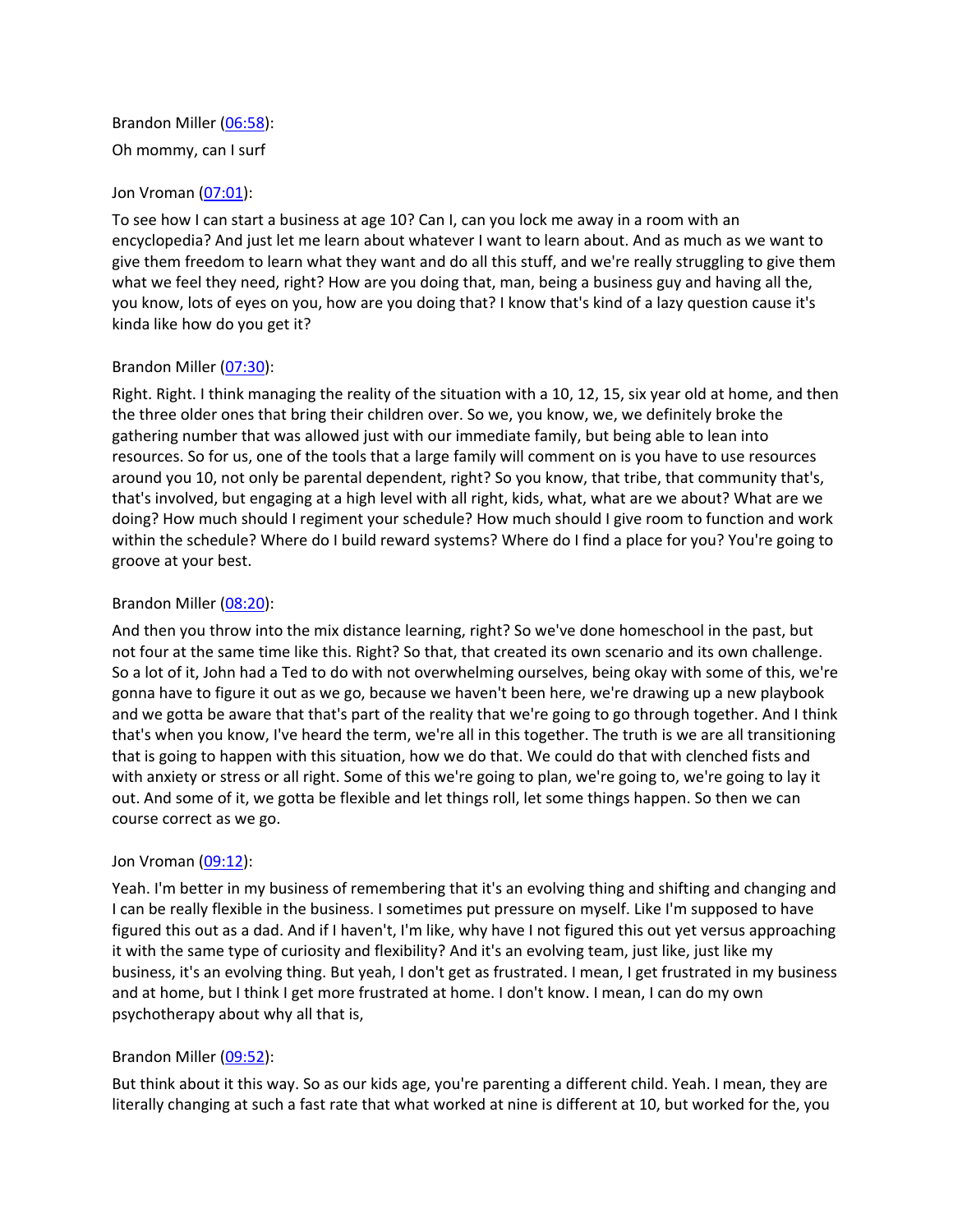know, the boy at 12 is different than the girl at 13. And so just understanding as a parent and for those who have multiples, then you throw in just the mix of how intricately unique, you know, have two girls side by side 15 and 16. And if I showed you their pictures, they could not be more different physically. And then you put every other element in there. Totally opposite girls. So what works for McKayla at 16 does not work for Madeline at 15. And so I think as parents, if we understand there is a, you know, for every book written and, and I would include mine in this, you are growing with your children. And I think that's part of the, I like evolving with her growing with her or you're changing with them. And that's a big part of being a great parent is no, you be responsible for what you're bringing and be aware of that. Learn with things, grow with them is a big piece of what we found to be very successful. So on that note,

### Jon Vroman  $(11:05)$  $(11:05)$ :

Parents type book, family books, play to their strengths. Is that your first right? That's right. So play to their strengths. Right. Great book. Loved it. Talked about it before that was out June of last year, right?

Brandon Miller ([11:16](https://www.temi.com/editor/t/bL6P-TX6fXqVipUc8fmULbESqGqlj6Mn2QDj7Tl-dwnyyYWyWaCl54z7sPxfksMYqP5UTlXZbiJ1fNX70jVK3djCJkg?loadFrom=DocumentDeeplink&ts=676.4)):

Yeah. When you're

## Jon Vroman [\(11:18](https://www.temi.com/editor/t/bL6P-TX6fXqVipUc8fmULbESqGqlj6Mn2QDj7Tl-dwnyyYWyWaCl54z7sPxfksMYqP5UTlXZbiJ1fNX70jVK3djCJkg?loadFrom=DocumentDeeplink&ts=678.62)):

Three weeks from now, you're at, uh, roughly, well, no, not even that you're coming. You're like a week away from your one year anniversary. That's right. Hey, congratulations, man. That's exciting. So when you're after that book spin out there impacting people, what feedback have you gotten on that book? What's making a difference to people? What part of the book or chapter or idea has grabbed the most attention?

## Brandon Miller ([11:42](https://www.temi.com/editor/t/bL6P-TX6fXqVipUc8fmULbESqGqlj6Mn2QDj7Tl-dwnyyYWyWaCl54z7sPxfksMYqP5UTlXZbiJ1fNX70jVK3djCJkg?loadFrom=DocumentDeeplink&ts=702.39)):

This experience? I was doing a talk in Seattle and, uh, I had brought some books as a way to give back to some of these folks in this specific business community. And over the break, one of the gals in the room walks over and she has my book in her hand. She goes, Oh my gosh, you're that branded Miller? And I said, what do you mean? She goes, I refer your book. I've been giving it out to all of these people. I've been buying them and passing them out. And you know, whether it's people in her community or people in her mom groups, or what have you. And I said, Oh cool. And since you started to talk to me about just this idea of frustration to fascination, just really shifting how she thought about kids. And she said, you know, I think every new parent needs to think differently about the fact that you're beautiful, babe is going to grow into a toddler and they're going to assert themselves.

#### Brandon Miller ([12:35](https://www.temi.com/editor/t/bL6P-TX6fXqVipUc8fmULbESqGqlj6Mn2QDj7Tl-dwnyyYWyWaCl54z7sPxfksMYqP5UTlXZbiJ1fNX70jVK3djCJkg?loadFrom=DocumentDeeplink&ts=755.11)):

And they're going to tell you no, and they're going to push back because that's what toddlers do. There's nothing broken with your toddler. This is what toddlers do. And she said, it's just, but it's almost shocking to some parents what in the world happened and they become disheartened. And so there are concepts in that book like that frustration of fascination or maintaining discovery mode. And I think that the one that we hear often is just wow. Really finding the brilliance in our kids in a practical way to think about them from we're not advocating for raising flighty kids that only do what they want to do. We're advocating for building into your child, their greatest brilliance, their greatest potential. And that seems to have resonated with them.

Jon Vroman [\(13:18](https://www.temi.com/editor/t/bL6P-TX6fXqVipUc8fmULbESqGqlj6Mn2QDj7Tl-dwnyyYWyWaCl54z7sPxfksMYqP5UTlXZbiJ1fNX70jVK3djCJkg?loadFrom=DocumentDeeplink&ts=798.33)):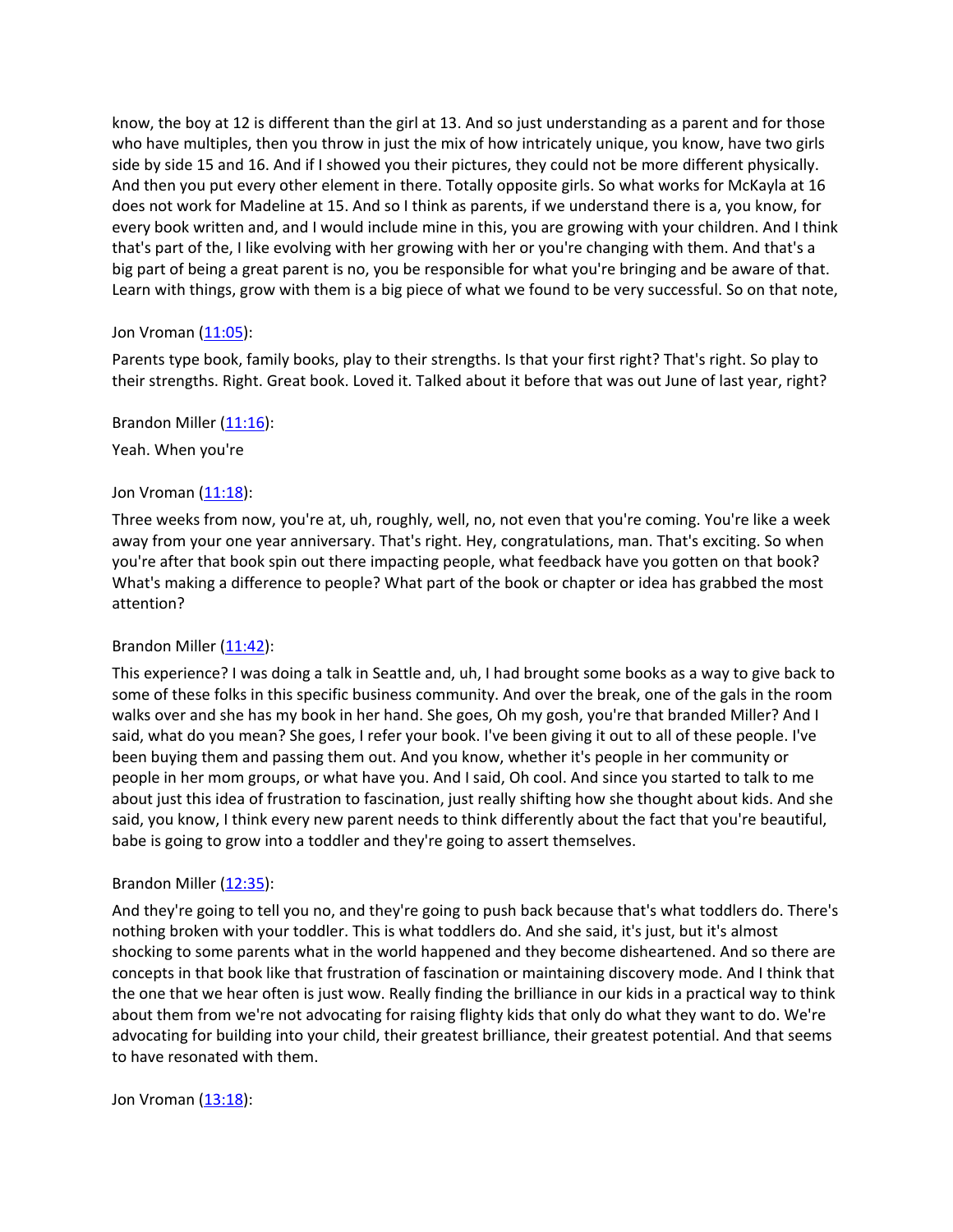Your books made a big difference for me. And did I tell you about my photo idea that I do? No. No. Oh, you're going to love this man. So your book combined with an idea I got from our front row, dad, fellow brother, John Bergoff, I mixed,

Brandon Miller ([13:34](https://www.temi.com/editor/t/bL6P-TX6fXqVipUc8fmULbESqGqlj6Mn2QDj7Tl-dwnyyYWyWaCl54z7sPxfksMYqP5UTlXZbiJ1fNX70jVK3djCJkg?loadFrom=DocumentDeeplink&ts=814.26)): And also my friend, Larry Hagner

Jon Vroman [\(13:36](https://www.temi.com/editor/t/bL6P-TX6fXqVipUc8fmULbESqGqlj6Mn2QDj7Tl-dwnyyYWyWaCl54z7sPxfksMYqP5UTlXZbiJ1fNX70jVK3djCJkg?loadFrom=DocumentDeeplink&ts=816.18)):

The dad edge community, great guy, great community for dads. So anyway, every single week Grennan, I started printing a picture and I just happen to have one here that I'm going to print. So I'm holding one up for anybody listening and it's me and tiger and ocean tigers.

Brandon Miller ([13:52](https://www.temi.com/editor/t/bL6P-TX6fXqVipUc8fmULbESqGqlj6Mn2QDj7Tl-dwnyyYWyWaCl54z7sPxfksMYqP5UTlXZbiJ1fNX70jVK3djCJkg?loadFrom=DocumentDeeplink&ts=832.8)):

I've got our fishing poles and we're going fishing. And I've been printing these pictures every single week now

Jon Vroman [\(14:00](https://www.temi.com/editor/t/bL6P-TX6fXqVipUc8fmULbESqGqlj6Mn2QDj7Tl-dwnyyYWyWaCl54z7sPxfksMYqP5UTlXZbiJ1fNX70jVK3djCJkg?loadFrom=DocumentDeeplink&ts=840.06)):

For many months. And I write on the back of it, a personal note. And what I do is I might challenge is to call out a strength in that in my kids that I saw that week. And I write it it's

Brandon Miller  $(14:13)$  $(14:13)$  $(14:13)$ :

And I try to be super niche because I realize I'm writing a lot of these. So I want it to be

Jon Vroman [\(14:17](https://www.temi.com/editor/t/bL6P-TX6fXqVipUc8fmULbESqGqlj6Mn2QDj7Tl-dwnyyYWyWaCl54z7sPxfksMYqP5UTlXZbiJ1fNX70jVK3djCJkg?loadFrom=DocumentDeeplink&ts=857.94)):

Specific to that moment. And I've got a ton of them there and there, it just doesn't have the notes.

Brandon Miller  $(14:24)$  $(14:24)$  $(14:24)$ : I just gave the other ones for

Jon Vroman [\(14:27](https://www.temi.com/editor/t/bL6P-TX6fXqVipUc8fmULbESqGqlj6Mn2QDj7Tl-dwnyyYWyWaCl54z7sPxfksMYqP5UTlXZbiJ1fNX70jVK3djCJkg?loadFrom=DocumentDeeplink&ts=867.15)):

As an example, I come blended tiger on his fishing, right? This picture is a fishing picture. And I'm like, he was, he had met this guy

Brandon Miller ([14:33](https://www.temi.com/editor/t/bL6P-TX6fXqVipUc8fmULbESqGqlj6Mn2QDj7Tl-dwnyyYWyWaCl54z7sPxfksMYqP5UTlXZbiJ1fNX70jVK3djCJkg?loadFrom=DocumentDeeplink&ts=873.81)):

And he was asking what the guy was fishing with.

Jon Vroman [\(14:36](https://www.temi.com/editor/t/bL6P-TX6fXqVipUc8fmULbESqGqlj6Mn2QDj7Tl-dwnyyYWyWaCl54z7sPxfksMYqP5UTlXZbiJ1fNX70jVK3djCJkg?loadFrom=DocumentDeeplink&ts=876)):

You got to be friends with them. And then

Brandon Miller  $(14:38)$  $(14:38)$  $(14:38)$ :

I have a picture of him holding up like this gigantic, you know, this guy had just caught tiger was inquiring. So I wrote a note to tiger. I said, Hey, I'd so fun for me to watch you learn your willingness to ask your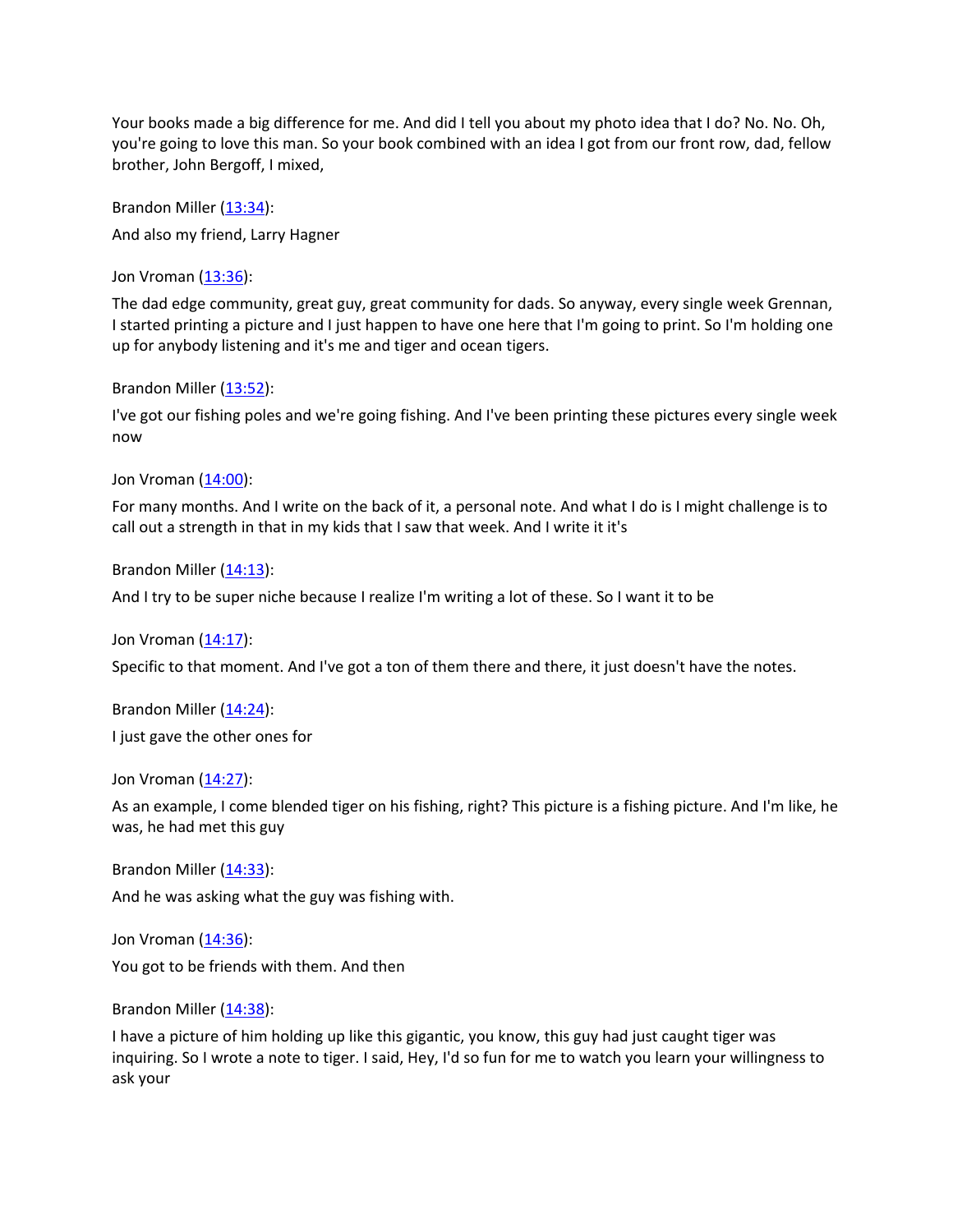#### Jon Vroman [\(14:52](https://www.temi.com/editor/t/bL6P-TX6fXqVipUc8fmULbESqGqlj6Mn2QDj7Tl-dwnyyYWyWaCl54z7sPxfksMYqP5UTlXZbiJ1fNX70jVK3djCJkg?loadFrom=DocumentDeeplink&ts=892.01)):

What type of bait do you use? And I said, and not only that, but then you further solidify your friendship by telling the person like, Hey, good luck, right? Like,

### Brandon Miller  $(14:59)$  $(14:59)$  $(14:59)$ :

You know, you're going to catch the biggest one today or something like, he's very complimentary

### Jon Vroman [\(15:03](https://www.temi.com/editor/t/bL6P-TX6fXqVipUc8fmULbESqGqlj6Mn2QDj7Tl-dwnyyYWyWaCl54z7sPxfksMYqP5UTlXZbiJ1fNX70jVK3djCJkg?loadFrom=DocumentDeeplink&ts=903.31)):

To the person that he connects with. I write this on the back of the card. Well then Brandon, I started doing it for my wife also. And I started giving the cards in front of the family. So one of the things that I'd always had as a goal was to help my kids love and respect mom and see the beauty in her that maybe I happened to see that maybe they don't see yet, or maybe I haven't articulated it well. So I started giving one to mom and now it's become a Sunday morning tradition. So thanks to your book, thanks to this idea of how can I catch my kids doing the right thing. And now we have literally 150 of these pictures on strings hanging in our family room, just all there. And my goal is to somehow I haven't figured this part out, but put them in a photo album, put them in a shoe box. I don't know. And then have all these little nuggets for them all through their, their life.

### Brandon Miller ([15:54](https://www.temi.com/editor/t/bL6P-TX6fXqVipUc8fmULbESqGqlj6Mn2QDj7Tl-dwnyyYWyWaCl54z7sPxfksMYqP5UTlXZbiJ1fNX70jVK3djCJkg?loadFrom=DocumentDeeplink&ts=954.7)):

And that's it, man. I mean, every one of us has occasion to think through how you're going to leverage what, what you do best. Right? And so what you found as a group, right? You got in your group and now it's become routine. So the habit overtakes the willpower because you don't have to. Now it's just become part of the process, right? It's on the checklist. And those are the memories. I mean, think about tiger at 18. Think about how he's thinking about his future. Where do I go? And he can look back and see this treasure trove of, well, I was, you know, I could see this one and those memories will pop in his mind. That's awesome, man. That is awesome.

#### Jon Vroman [\(16:32](https://www.temi.com/editor/t/bL6P-TX6fXqVipUc8fmULbESqGqlj6Mn2QDj7Tl-dwnyyYWyWaCl54z7sPxfksMYqP5UTlXZbiJ1fNX70jVK3djCJkg?loadFrom=DocumentDeeplink&ts=992.5)):

Do you, man, I told you, when I read the book, I was really a big fan. I loved how you gave me a pathway to be able to catch my kids doing the right thing, to notice the strengths in them. And it changed the conversation I had with my wife. It was, it was very, very powerful. I mean, I think that if we do that, I mean, honestly, it's so funny. The book was written about how I can play to my kids' strengths, but it was actually made a difference to how I saw my wife too. Because once you're applying that principle, you can apply it everywhere. It made a difference for my team, made a difference for my marriage. So yeah, it was really great, man. Tell us about the new book, man. I started, I started listening to it. Oh, because you sent me the PDF and little, little hack out there for anybody there's PDF readers that you can download on your phone. I downloaded voice dream and it's totally free. I downloaded your PDF to voice dream. And while I was out walking, I was listening to it and it was awesome. So props to you, man. It's a, it's a fantastic book. Tell us a little bit about the book and what you hope it does. Why you wrote this one.

## Brandon Miller  $(17:35)$  $(17:35)$  $(17:35)$ :

Yeah. So the core of this book titled incredible parents is that we believe every parent has what it takes to be amazing. I mean, to be the best parent they could possibly be, which is what you just illustrated with your story with tiger and ocean and the pictures. I mean, that's a great example of you in your space, the way you function, being a great parent. And that's what we believe there is a gap there. I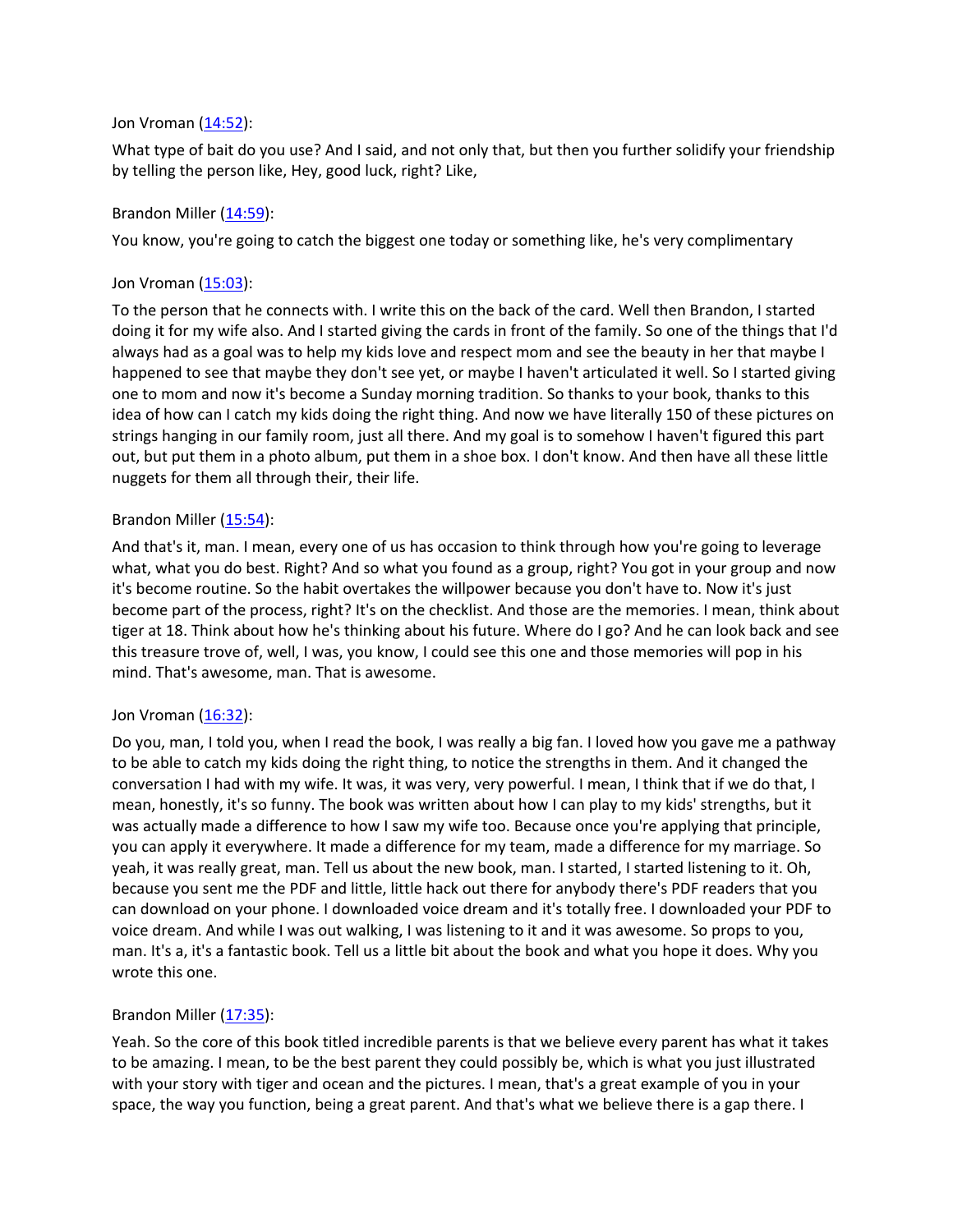talked to parent after parent after parent and just feel like they're on the back foot. They're not sure what to do next. They're confused. They have conflicting advice, quote unquote, from great influencers in their life, from family members to experts. They listen to. And so they keep trying on new pathways and new styles only to be left in this state of frustration. I can't sustain that. I can't do that.

# Brandon Miller ([18:20](https://www.temi.com/editor/t/bL6P-TX6fXqVipUc8fmULbESqGqlj6Mn2QDj7Tl-dwnyyYWyWaCl54z7sPxfksMYqP5UTlXZbiJ1fNX70jVK3djCJkg?loadFrom=DocumentDeeplink&ts=1100.82)):

So the default comes back to, well, I'm just going to do whatever it is I do. So we wrote this as a build on, from play to their strengths, which really was geared toward, see the brilliance in your children's see what makes them unique and what makes them feel strong, help them discover that. So in this book, it's well, let's find out what makes you feel strong, mom and dad. What makes you amazing as a parent? And let's try to help you get away from this cult of comparison. This need to try to imitate that virtual Instagram person that you're trying to be like, are these these great voices who will give great advice, but you gotta take the pieces that fit you and your child and your context. So we thought long and hard through pieces. We would take from the first book built this one to really allow a quick read because it's, it's a smaller book. It's the first book is 165,000 words. This one's 40,000. So I mean it's quick read and it comes with a builtin parents, strength assessments. So we wanted a way for mom and dad. What makes you strong? And let's give you some words to use associated with that.

## Jon Vroman [\(19:27](https://www.temi.com/editor/t/bL6P-TX6fXqVipUc8fmULbESqGqlj6Mn2QDj7Tl-dwnyyYWyWaCl54z7sPxfksMYqP5UTlXZbiJ1fNX70jVK3djCJkg?loadFrom=DocumentDeeplink&ts=1167.47)):

So let's talk about that for a moment because there's so many questions this brings up for me, you know, even like the cult of comparison, I immediately have all these conflicting thoughts when I hear that, because on one hand, it's like, I know I don't want to compare myself against somebody else, but yet I want to keep my eyes open and look at other people and what they're doing, because it's how I get new ideas. I recognize that there's nuances to this. There's nuances to how we think through noticing other people doing things. We're like, that's a really good idea. And it's hard to not say, why the hell have I thought of that yet? Why are they doing it? And I'm not, might just a loser, right?

# Brandon Miller ([20:07](https://www.temi.com/editor/t/bL6P-TX6fXqVipUc8fmULbESqGqlj6Mn2QDj7Tl-dwnyyYWyWaCl54z7sPxfksMYqP5UTlXZbiJ1fNX70jVK3djCJkg?loadFrom=DocumentDeeplink&ts=1207.22)):

The healthy part of comparison is what a great idea, your exact comment earlier John was. I took this book and I took from this idea and combined it. And I came out with the JV version of here's, how I'm going to do it. And that's exactly the healthiest way to describe, but if it was, I'm going to take this author's idea and I'm going to try to be that person. And that's, I mean, if we think about how common that sentiment is communicated, either intentional or interpreted it's, I've interpreted it that way. That I am not doing enough. I am not who I should be. And so we addressed this issue of just imposter syndrome. I don't feel like I'm ever enough. I'm now over competent. And I just talked to a mom with three beautiful children. She had twins a few years back and literally said, I am suffering under this delusion that I'm not doing enough.

## Brandon Miller ([21:04](https://www.temi.com/editor/t/bL6P-TX6fXqVipUc8fmULbESqGqlj6Mn2QDj7Tl-dwnyyYWyWaCl54z7sPxfksMYqP5UTlXZbiJ1fNX70jVK3djCJkg?loadFrom=DocumentDeeplink&ts=1264.3)):

I'm not being liked them. And then them to her was, was not as specific targeted. It was broad. And it was helping that mom realize you already have what you need. You already have it, your processes. Let's discover that now let's build your unique track for those street children and how you're going to parent them. And that's the shift. And in some ways it's subtle because you're not eliminating expert voices and wonderful influencers. It's filtering it accurately to where the emotion isn't, I'm not good enough to, I have new ideas. I have new resources, new proposals that I hadn't been exposed to before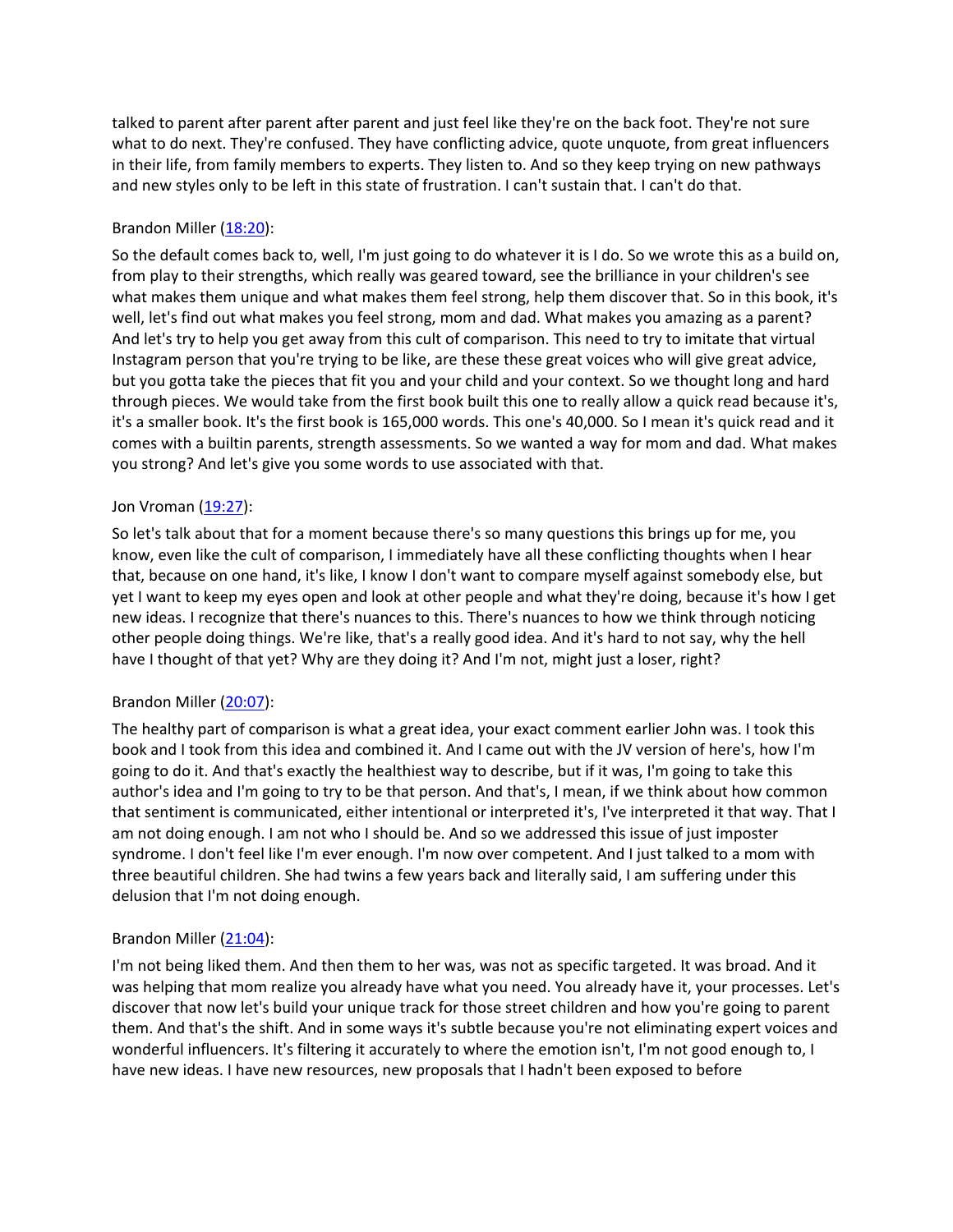#### Jon Vroman [\(21:44](https://www.temi.com/editor/t/bL6P-TX6fXqVipUc8fmULbESqGqlj6Mn2QDj7Tl-dwnyyYWyWaCl54z7sPxfksMYqP5UTlXZbiJ1fNX70jVK3djCJkg?loadFrom=DocumentDeeplink&ts=1304.13)):

Trying to take these big ideas and simplify it for myself. So I remember it so that I can remember what's true. And what I just heard, which may, I haven't thought this through. So I'm testing it out loud right now, but it's this idea of looking for new ideas, not new identities, like in other words, like I'm looking for an idea, but I'm not looking to be that person. But then again, at the same time, maybe I do need to shift my identity or how I see myself because maybe at the same time having a new identity is the thing that allows me to carry out new ideas. You know, it's like how we say it's a being a family man with a business, not a businessman with a family. I'm arguing my own idea back and forth.

## Brandon Miller ([22:25](https://www.temi.com/editor/t/bL6P-TX6fXqVipUc8fmULbESqGqlj6Mn2QDj7Tl-dwnyyYWyWaCl54z7sPxfksMYqP5UTlXZbiJ1fNX70jVK3djCJkg?loadFrom=DocumentDeeplink&ts=1345.59)):

Well, I'll give you a personal example. So in joining the front road, dad community, there were many aspects I was drawn to, but I really appreciated the emphasis. You've put on health and I missed the pushup challenge, but it was a,

## Jon Vroman [\(22:38](https://www.temi.com/editor/t/bL6P-TX6fXqVipUc8fmULbESqGqlj6Mn2QDj7Tl-dwnyyYWyWaCl54z7sPxfksMYqP5UTlXZbiJ1fNX70jVK3djCJkg?loadFrom=DocumentDeeplink&ts=1358.13)):

You can jump in, man. It's still, there's still time.

# Brandon Miller ([22:41](https://www.temi.com/editor/t/bL6P-TX6fXqVipUc8fmULbESqGqlj6Mn2QDj7Tl-dwnyyYWyWaCl54z7sPxfksMYqP5UTlXZbiJ1fNX70jVK3djCJkg?loadFrom=DocumentDeeplink&ts=1361.55)):

It wasn't my time quite yet. But it has been sitting in the back of my mind since I joined, you know, what about a year ago? And just sitting there as a K, I need to address this. And so part of my experience, my silver lining from this season that we have been in is I'm going to attend to help. It has to be a priority and my kids need to see me do it. But I needed to discover the pathway that worked for me to get to that place of health, to undo the habits that had led me down a path and to adopt new ones. And right now I can't really articulate all the way, the place where all land, but I know the process that I'm in and why it's working well. That was an influence from this community that I couldn't adopt one for one, the pieces that I saw happening, but I could take the premise and go, yes, that's a great idea.

## Brandon Miller ([23:31](https://www.temi.com/editor/t/bL6P-TX6fXqVipUc8fmULbESqGqlj6Mn2QDj7Tl-dwnyyYWyWaCl54z7sPxfksMYqP5UTlXZbiJ1fNX70jVK3djCJkg?loadFrom=DocumentDeeplink&ts=1411.32)):

That's important. And I need that without needing for me to look like you, right? I needed to, I got to look like me in that run. So I'm starting to Covance on, I've dropped 40 pounds and I'm in a much healthier place with a bunch more energy and looking to, you know, the next challenges, right, where I get to be more engaged and more part of them. I had to start with. I can't beat myself up. When I see some front row dad retreats with all you do is with your shirts off looking like you walked out of a magnet. Dang. I ever taken my shirt off for those dudes too. One day, I'm going to have my shirt off in front of you do is I feel pretty good about it. Cause I'm going to go down that path. But I got to sort that and get that to where it needs to be.

## Brandon Miller ([24:13](https://www.temi.com/editor/t/bL6P-TX6fXqVipUc8fmULbESqGqlj6Mn2QDj7Tl-dwnyyYWyWaCl54z7sPxfksMYqP5UTlXZbiJ1fNX70jVK3djCJkg?loadFrom=DocumentDeeplink&ts=1453.06)):

What's up guys. I want to take a quick break to talk to you about our private mastermind that we call the brotherhood. Now we created this unique community for a very specific type of man. And you may just have found your tribe if you believe in the power of relationships. And perhaps you're always trying to out-give everyone around you, you crave ideas that make you effective and efficient in all areas of life. You resonate with the idea of being a family man with a business, not a businessman with a family, by joining our brotherhood, you'll have access to weekly interactive training calls. You get to join as many or as few as you like. Our guys commit to one of these each month, optional, small groups designed to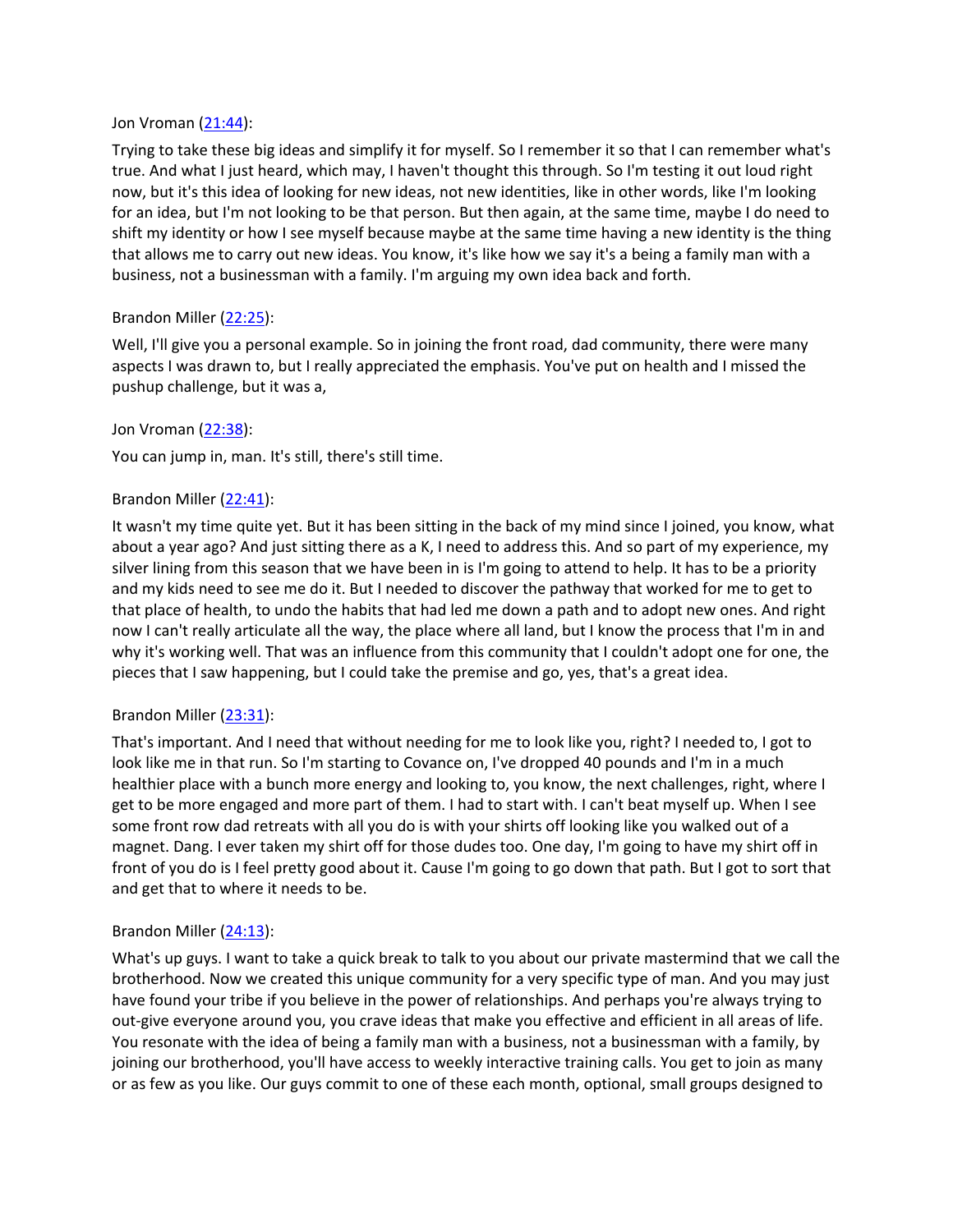create meaningful connections and higher accountability, a private resource library accessible to only our members. And we have challenges throughout the year to help you push your limits.

## Brandon Miller ([24:54](https://www.temi.com/editor/t/bL6P-TX6fXqVipUc8fmULbESqGqlj6Mn2QDj7Tl-dwnyyYWyWaCl54z7sPxfksMYqP5UTlXZbiJ1fNX70jVK3djCJkg?loadFrom=DocumentDeeplink&ts=1494.04)):

And we even involve your family in a few of them. The brotherhood is where I'm connecting every day. I'm asking questions when I need help and giving support wherever I can. Our brotherhood was created for men with wisdom, but also those who are wise enough to know there's more to learn. And the guys who value investing time to work on their families so they can make the best of their time when they are with their families. Now, of course, you're a badass. You can do a lot on your own. You likely have for many years, and yeah, you probably don't need front row dads to have a great family to love on your kids and have a great relationship. But one thing I know for certain is that men for years have done better in tribes versus trying to brave the world in their own.

## Brandon Miller ([25:30](https://www.temi.com/editor/t/bL6P-TX6fXqVipUc8fmULbESqGqlj6Mn2QDj7Tl-dwnyyYWyWaCl54z7sPxfksMYqP5UTlXZbiJ1fNX70jVK3djCJkg?loadFrom=DocumentDeeplink&ts=1530.43)):

Here's what one of our members has to say about the brotherhood, the message of what you're doing. And putting out there resonated with me at such a high level. I knew I had to be a part of it. And because I didn't know that this existed, I didn't know that front row dads was there and that community existed in that way. I mean, family men with businesses, not business men with families that changed everything. That one line shifted my entire thought on what you're about, what this community is about. What's brotherhood is about and what this group is about. And I would say, if you are a dad or an entrepreneur or a father or a husband, and that resonates with you, this is a great community to be a part of because it's unlike anything else I've seen. If we want our kids to have great relationships and learn from others, we should lead the way and model the behavior.

## Brandon Miller ([26:15](https://www.temi.com/editor/t/bL6P-TX6fXqVipUc8fmULbESqGqlj6Mn2QDj7Tl-dwnyyYWyWaCl54z7sPxfksMYqP5UTlXZbiJ1fNX70jVK3djCJkg?loadFrom=DocumentDeeplink&ts=1575.73)):

We want to pass along to look guys, the time is now to pour into your family. I read an article by Tim urban that put everything into perspective for me, but how important it is for me to get parenting. Right, right now he wrote that 93% of all the time he'd ever spent with his mom and dad happened before he was 18 years old. And it's crazy to think that I've got only eight more years before my oldest son is an adult. I feel confident saying that, no matter how old your kids are, the time to go all in on your is right now, we have members with newborns and we've got guys with kids that are grown adults members with only one child and guys with 10 people with blended families and everything in between. But by joining our brotherhood and choosing to invest one to two hours each month, we can help you make the most of your time that you do have with your kids to no matter how great you are at fatherhood, marriage, juggling your work and your personal life calendar. We can help you be better. If you're ready to take the next step, go to front row dads.com and click join the brotherhood today.

#### Jon Vroman [\(27:15](https://www.temi.com/editor/t/bL6P-TX6fXqVipUc8fmULbESqGqlj6Mn2QDj7Tl-dwnyyYWyWaCl54z7sPxfksMYqP5UTlXZbiJ1fNX70jVK3djCJkg?loadFrom=DocumentDeeplink&ts=1635.86)):

Hey man, I appreciate you saying that so much. What's funny is we got on the call earlier. We're on a video chat for anybody listening, right? I was like, damn, Brandon looks good. And I totally forgot that you had told me that you had this transformation with your health. I mean, congratulations, man. God, that makes so much sense. I was like, what looks different about Fred? That he looks good, man. That's great. I appreciate huge inspiration from this community, from the band I'm in to just thinking about this is an area that I'm not, and I just turned 45 this year. I'm not leaving 45 without being in the best shape of my life. And so, but if I had started with, ah, you know, I'll never get there. I'm not enough. I can't look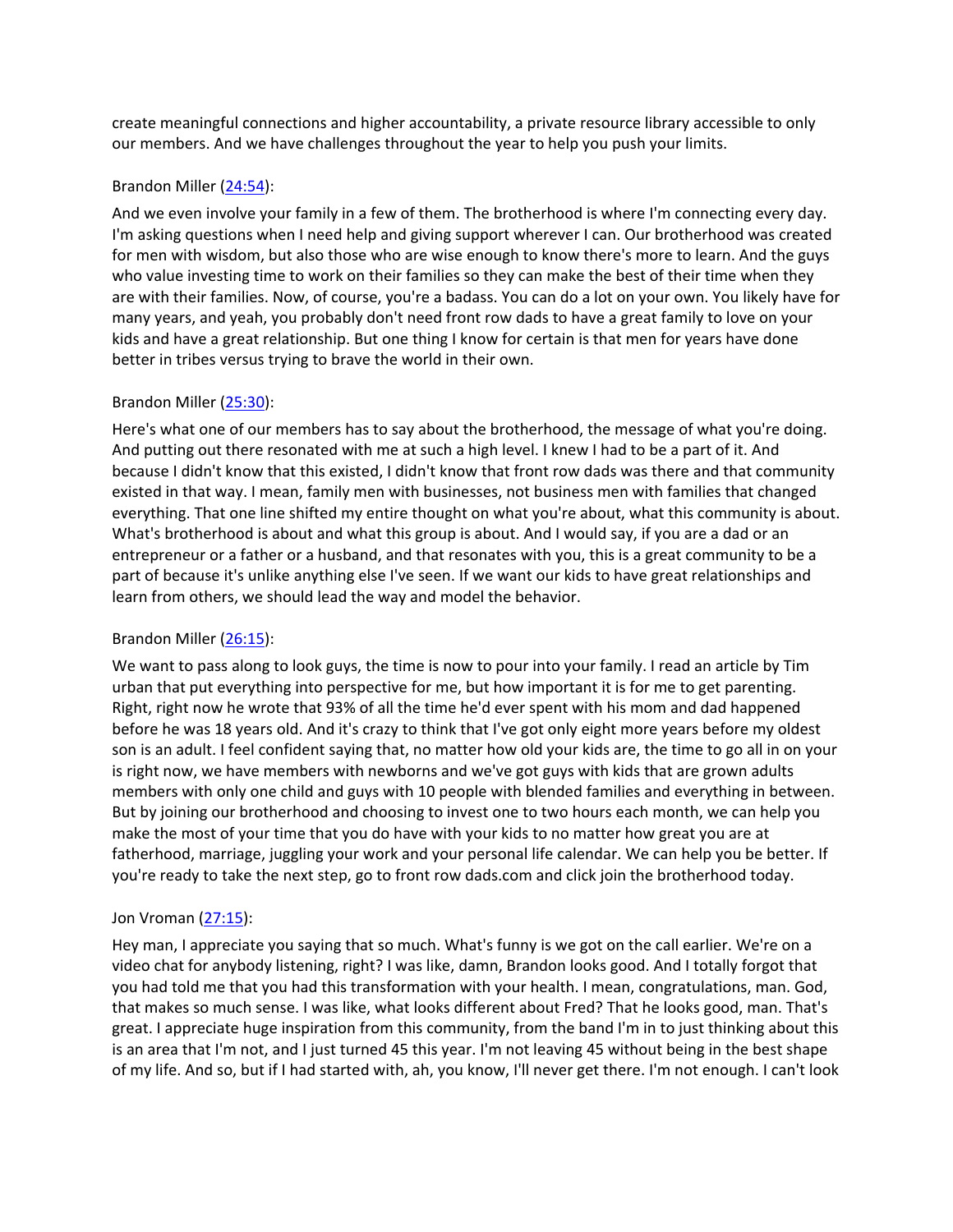like that. You know, the whole, well, they must have they have advantages or there, you know, they have the genetic wildcard that I don't have, whatever it is that we place in there.

### Jon Vroman [\(28:09](https://www.temi.com/editor/t/bL6P-TX6fXqVipUc8fmULbESqGqlj6Mn2QDj7Tl-dwnyyYWyWaCl54z7sPxfksMYqP5UTlXZbiJ1fNX70jVK3djCJkg?loadFrom=DocumentDeeplink&ts=1689.53)):

I wrote this book with the idea that look, mom, you know, mom, dad, caregiver, foster, parent adopted her, whatever your context is. Let's think about what it is that you do now really well. And then let's start, you'll add pieces on as you go. Yeah. Let's talk about your story with developing strengths. So this book, this book is about parents developing their strengths so they can lead the strengths in their kids. That's right. And let's look at your journey for a minute. And so I want to ask the big question, but then I want to dial in on a specific element. I'd love for you to touch on. So the big question is just, what's your journey been, right? Like how have you developed your strength for you personally? But I also want to talk about how you've been managing, like, Hey, I'm going to triple down on my strengths, figure out where my zone of genius is and just ride that wave versus, Hey, that's a real weakness of mine and I need to improve that also.

### Jon Vroman [\(29:10](https://www.temi.com/editor/t/bL6P-TX6fXqVipUc8fmULbESqGqlj6Mn2QDj7Tl-dwnyyYWyWaCl54z7sPxfksMYqP5UTlXZbiJ1fNX70jVK3djCJkg?loadFrom=DocumentDeeplink&ts=1750.04)):

Cause I think I get conceptually that we need to focus on our strengths. I get that we all have gifts and that we can put extra fuel to that fire and that you can obviously make, that's how we build teams. Right? That's how I it's always Hey right person, right seat. Right. How do you get that person in their zone of genius? Are they doing the wrong job? Maybe they're the right person. Maybe there are, they're supposed to be in your team, but they're doing the wrong job because they're just not on their strengths. So talk us through a little bit of that and how you've been able to juggle the fixing of weaknesses and the development of your strengths.

## Brandon Miller ([29:42](https://www.temi.com/editor/t/bL6P-TX6fXqVipUc8fmULbESqGqlj6Mn2QDj7Tl-dwnyyYWyWaCl54z7sPxfksMYqP5UTlXZbiJ1fNX70jVK3djCJkg?loadFrom=DocumentDeeplink&ts=1782.19)):

Yeah. So here's a concept about weakness. There's really two types. There's not enough strength to really become excellent at a thing or there's too much or misused strength. So our premise is that, look, you are not given a pass in this philosophy to not address your weaknesses. Our premise is that the weaknesses that are born of too much of the strength to, uh, you know, we call overuse or the struggle of your strength, that's your job. You need to focus there, just spending your time, trying to become something you're not, you are missing the boat on the place where you're actually probably causing more harm, which is these, you know, I like to think of it this way, our brain, it reproduces patterns, it pattern reproduces over and over loves to do that. It's an organ that likes to stay in its lane. Well, in those pattern of a strength, think of it as a six lane super highway, that's going to go in an amazing direction or not a good direction, but it's going one direction or the other, whereas a weakness.

## Brandon Miller ([30:40](https://www.temi.com/editor/t/bL6P-TX6fXqVipUc8fmULbESqGqlj6Mn2QDj7Tl-dwnyyYWyWaCl54z7sPxfksMYqP5UTlXZbiJ1fNX70jVK3djCJkg?loadFrom=DocumentDeeplink&ts=1840.69)):

That's like a dirt country road. And if you're trying to turn that thing that you don't do well into a six lane highway, that is a lot of work. And if you need to, of course invest. If life demands, it it's required. Of course you would. But you're probably your potential for greatness lives in these places where you already exist in a pattern. So here's an example. There are four types of parents or styles, if you will, there's authoritarian types. So that's for some of us who grew up with very strict, very direct parents, there's permissive parents. They want to like you, they want to be, you know, friendly with you, not as strict, but you know, very kind. And then there's what you might say is neglectful parents. The one that just kind of checks out and then the, the ideal, the fourth is authoritative, where you get the best of both worlds.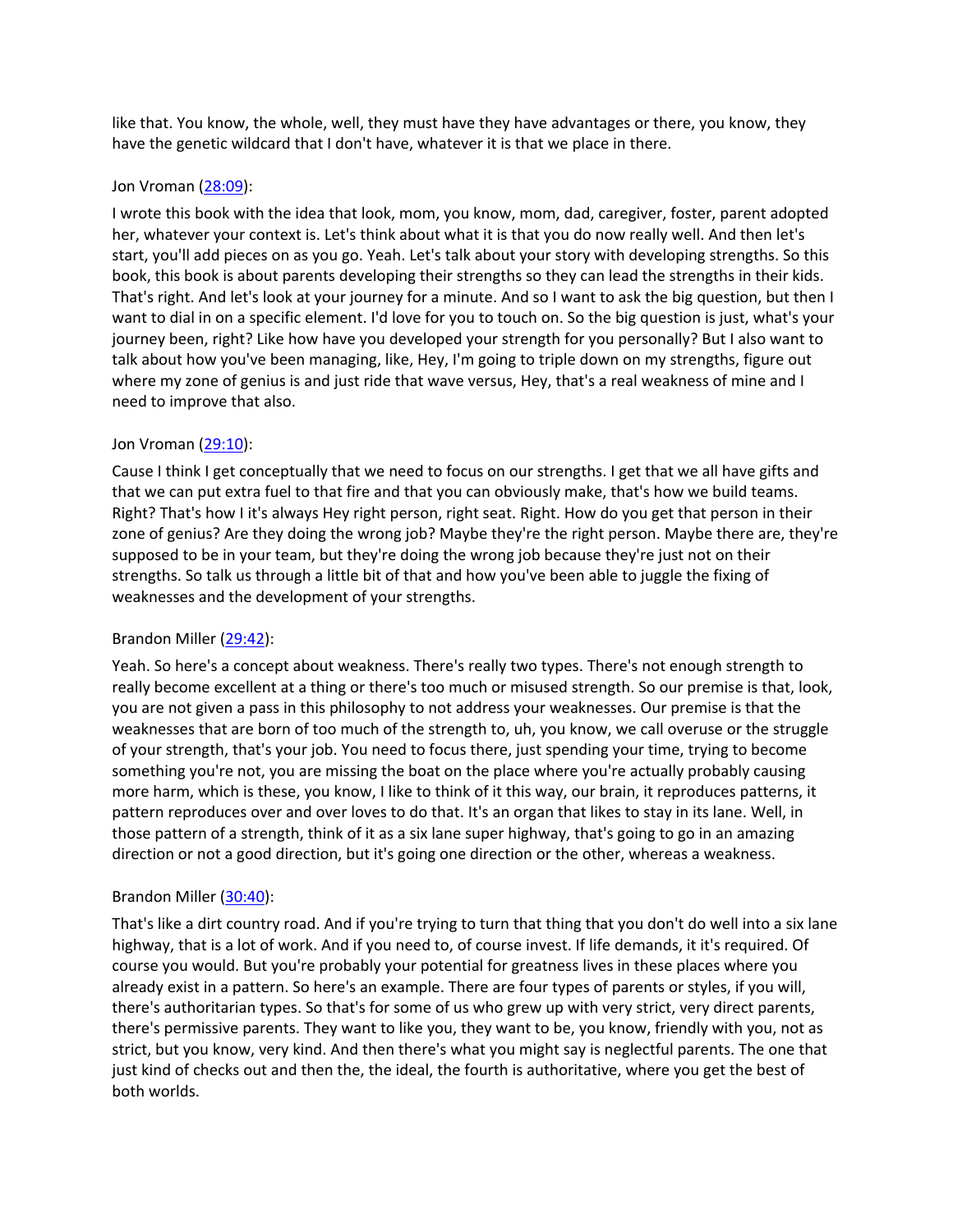### Brandon Miller ([31:28](https://www.temi.com/editor/t/bL6P-TX6fXqVipUc8fmULbESqGqlj6Mn2QDj7Tl-dwnyyYWyWaCl54z7sPxfksMYqP5UTlXZbiJ1fNX70jVK3djCJkg?loadFrom=DocumentDeeplink&ts=1888.36)):

You get very involved, very engaged, very caring, but also you get that person that can establish rules and authority and the right frame. But you're getting both worlds. Well, very few of us start in that world. Very few of us have that. Just we were born with a, I'm a great loving, caring, nurturing dad. Oh. And I can set rules and hold my kids countable and be assertive and hold line. That's not as common. Well, I'm an authoritarian debt default. That is me all day long. That's how I was raised. That's where I engaged. And in our strengths language, I'm a trainer. I'm the one that's going to in my home. You know, if any of you dads have ever had your wife say this, you need to go talk to your son. You need to go talk to your daughter. Like when it comes to discipline, they're not hurting anymore.

# Brandon Miller ([32:13](https://www.temi.com/editor/t/bL6P-TX6fXqVipUc8fmULbESqGqlj6Mn2QDj7Tl-dwnyyYWyWaCl54z7sPxfksMYqP5UTlXZbiJ1fNX70jVK3djCJkg?loadFrom=DocumentDeeplink&ts=1933.93)):

They're all of a sudden mine. And now I'm responsible to go be the heavy. Well, that's not hard for me. I can roll into that, but there's ways I can do that. That be little that can embarrass that can make my child feel small and detached for me. Or if there's a way I can do that, that gets the point across, builds the child up and leads to a future benefit. One is the strength of what is the weakness of the same strength. So I must invest into if I want to be that. And I do aspire to this, that authoritative style and move from authoritarian, which is default. So it takes work. I must invest effort and energy over time so that now I have new habits, new patterns that build that trainer into the best use possible. And that's what we're trying to empower parents with is just to say this, we built this with 12 personality types and when a person gets theirs, we call it the super shakes.

## Brandon Miller ([33:09](https://www.temi.com/editor/t/bL6P-TX6fXqVipUc8fmULbESqGqlj6Mn2QDj7Tl-dwnyyYWyWaCl54z7sPxfksMYqP5UTlXZbiJ1fNX70jVK3djCJkg?loadFrom=DocumentDeeplink&ts=1989.26)):

Like you're rolling with these. These are going to be a part of your parenting. Now let's figure out how to use it the best way you can and the parts that you need to watch out for the struggle side you have work to do. You cannot let that slide. I can't give myself a pass. If I go to discipline my 10 year old and leave him in a state worse than when I started as I don't get a pass on that, that's a weakness that is not acceptable. So I actually have in my own journey with strengths realized that starting early, I wanted to play to, we focused on strengths and we ignore weakness. I'm not going to fix anyone's car anytime soon. You wouldn't want me to. And I have learned, I'm cool with that. Like I know enough to jumpstart your motor. It may be know where the oil is or put gasoline, but I'm okay with that one because this area that I just described, this one is, is a present reality all day. And that's what each of us has going on is attending to those areas. So hope that answered the big question. And then we can,

## Jon Vroman [\(34:10](https://www.temi.com/editor/t/bL6P-TX6fXqVipUc8fmULbESqGqlj6Mn2QDj7Tl-dwnyyYWyWaCl54z7sPxfksMYqP5UTlXZbiJ1fNX70jVK3djCJkg?loadFrom=DocumentDeeplink&ts=2050.06)):

That's great. Go over again. The four different parenting styles and just like a one or two sentence definition. So we can,

## Brandon Miller ([34:17](https://www.temi.com/editor/t/bL6P-TX6fXqVipUc8fmULbESqGqlj6Mn2QDj7Tl-dwnyyYWyWaCl54z7sPxfksMYqP5UTlXZbiJ1fNX70jVK3djCJkg?loadFrom=DocumentDeeplink&ts=2057.77)):

So this is research dating back to the 1960s. So, so you can think of it this way, that a default style for many leaders managers, and certainly parents is authoritarian. So this is command and control leadership at its core, right? So what is absolutely where the highway bikes? Yup. Yup. You're going to do this because I, I said, so you know that the, I say, jump, you say how high? So I come from a long line of authoritarian figures, like iron fist ruling the family everywhere else. And that style has very high control, which is good. That's the positive part, but it's cold feels like love is missing. Compassion is missing well, opposite to that is permissive parenting. So they are amazing at concern, involvement,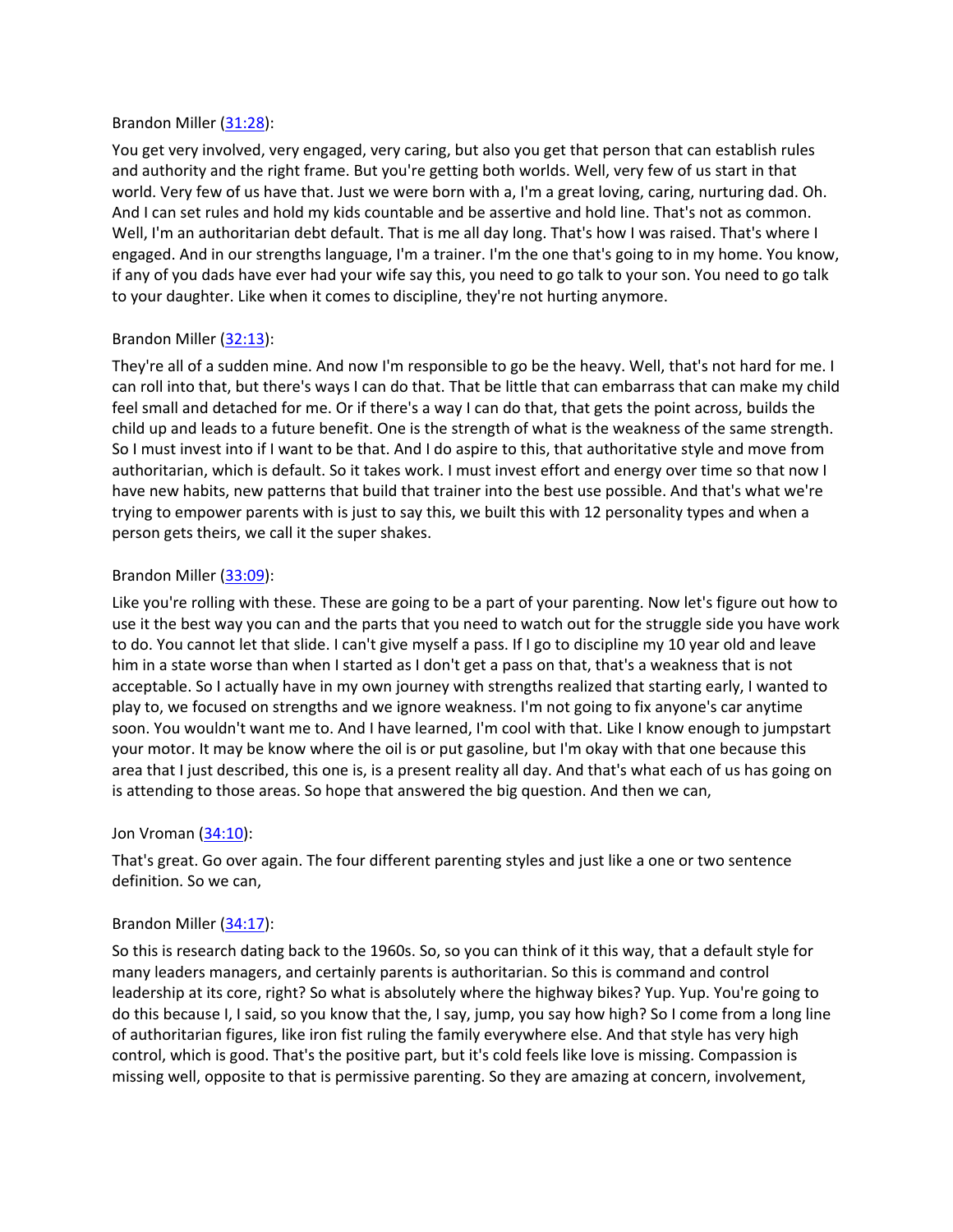love, compassion. I mean, they're really great, but where they struggle is low control. So the rules are very

### Jon Vroman [\(35:23](https://www.temi.com/editor/t/bL6P-TX6fXqVipUc8fmULbESqGqlj6Mn2QDj7Tl-dwnyyYWyWaCl54z7sPxfksMYqP5UTlXZbiJ1fNX70jVK3djCJkg?loadFrom=DocumentDeeplink&ts=2123.32)):

Steam roll. The parents, they work them over like, yeah.

## Brandon Miller ([35:26](https://www.temi.com/editor/t/bL6P-TX6fXqVipUc8fmULbESqGqlj6Mn2QDj7Tl-dwnyyYWyWaCl54z7sPxfksMYqP5UTlXZbiJ1fNX70jVK3djCJkg?loadFrom=DocumentDeeplink&ts=2126.5)):

Yeah. And so what will happen is parents toggle between the two. I was too rough. So now I'm just going to give in and let you do what you want. And I'm going to default back to being rough or I was too soft and I'm going to try to be there early. It's harder to repair today, but I can't hold it cause it's not real. So there's a struggle. So authoritative is both. It's learning how to be highly involved and very warming and caring while being controlling. And it's hard to hold. It takes work and you won't get there without a really strong dose of self awareness because this is the worst of the worst. Because once a parent has reached the point of too much, they fall into the category that is neglect, ignoring, checking out and you, and I both know with our access to everywhere and everything.

## Brandon Miller ([36:14](https://www.temi.com/editor/t/bL6P-TX6fXqVipUc8fmULbESqGqlj6Mn2QDj7Tl-dwnyyYWyWaCl54z7sPxfksMYqP5UTlXZbiJ1fNX70jVK3djCJkg?loadFrom=DocumentDeeplink&ts=2174.52)):

It's easy for a parent to do that. Just turn on Netflix, just get on your phone, just tell the kids, go play and do that over enough time. And kids start to feel your ambivalent. And that creates the worst scenario. It would be better to be mean than to be ignored. Like that actually says, not only am I cold, but I'm also, I'm no control you do what you want. So in that regard, getting to that authoritative space that we talked about and holding there, it requires new patterns, new habits. You're very, very intentionally working there. And you must address the parts of you that keep you from that as a dad. So that's the journey. And so what we've learned, and this is, you know, recent research actually coming out of Melbourne Australia is that authoritative parenting equals strengths-based parenting. It's the same exact concept that a strange space parent is highly involved in other kids, extremely positive reinforcing, but also you better believe I'm going to hold you accountable to be the best person you were made to be. And I'm not letting you off the hook and I'm going to grow resilience in you. And I'm going to make you as you know, with all the right love and, and encouragement, but I'm going to exhort you to, and I'm going to move you into places that are uncomfortable because I can see your potential in this space.

## Jon Vroman [\(37:30](https://www.temi.com/editor/t/bL6P-TX6fXqVipUc8fmULbESqGqlj6Mn2QDj7Tl-dwnyyYWyWaCl54z7sPxfksMYqP5UTlXZbiJ1fNX70jVK3djCJkg?loadFrom=DocumentDeeplink&ts=2250.04)):

Yeah. I love hearing you say accountability because it's like, but this is a conversation we've been having a lot in the brotherhood about what it means to truly create a community where guys hold each other accountable and it's come up, especially in the last eight weeks. Like we've had one of our members has comments. He's like, I didn't join because I wanted you guys to be easy on me. I joined because I wanted a group of men to hold me to a higher standard to call me on my bullshit. And I think that's really a powerful place to be is in this place of accountability. It's almost like holding yourself accountable to focusing on your strengths and to hold yourself accountable and allow other people to hold you accountable for being a strengths-based parent, right. For yourself and your kids. I really like this. You find Brandon that most people are self aware of where they land here. Or do you think people are delusional? Like could most people, if you surveyed a hundred or a thousand or 10,000 people, would they pretty much nail it by looking at it going, alright, I'm authoritarian or permissive or, or do you think they're actually,

#### Brandon Miller ([38:32](https://www.temi.com/editor/t/bL6P-TX6fXqVipUc8fmULbESqGqlj6Mn2QDj7Tl-dwnyyYWyWaCl54z7sPxfksMYqP5UTlXZbiJ1fNX70jVK3djCJkg?loadFrom=DocumentDeeplink&ts=2312.54)):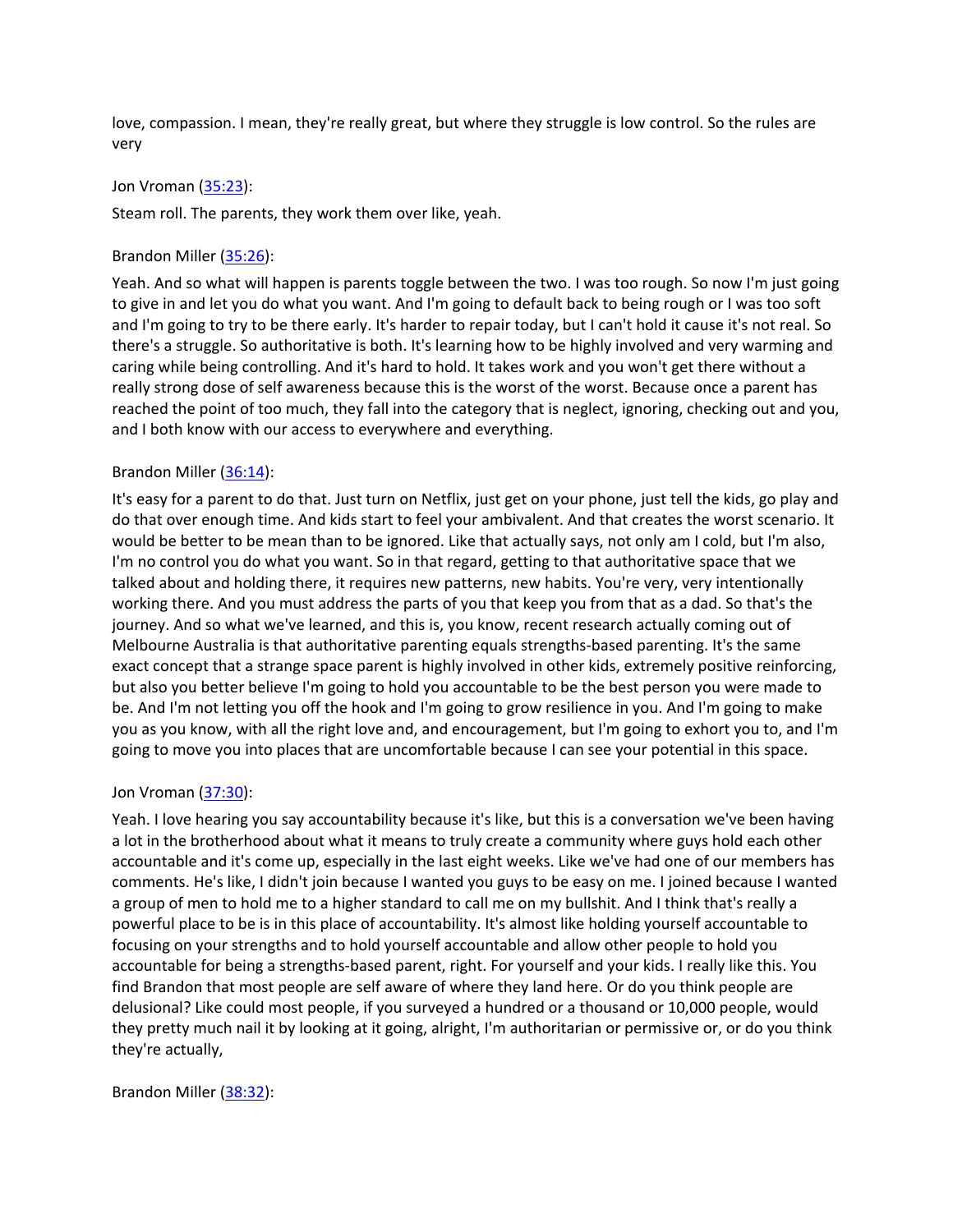Our experience has been that most people will it because when you showcase authoritative for what it is, I mean just how unique it is to be default, that style of parent, which they're out there when I translate parenting the management. So as a company, we work with managers, which isn't that different from parenting. And when we talked about this, you know, the studies out there say about 10% of people really have innate talent to be a great manager. Should we carry that over to parenting where I that's the study hasn't been done, but if we just said, all right, there are people that become parents and they just have a really nice natural strength to be in that space. Most of us don't though, most of us are mimicking what we saw or repelling against what we saw and experienced. One of the two happens. So either we, we find ourselves repeating our parents or caregivers, however that was, or we're saying, Nope, they were that way. I'm opposite direction.

## Brandon Miller ([39:33](https://www.temi.com/editor/t/bL6P-TX6fXqVipUc8fmULbESqGqlj6Mn2QDj7Tl-dwnyyYWyWaCl54z7sPxfksMYqP5UTlXZbiJ1fNX70jVK3djCJkg?loadFrom=DocumentDeeplink&ts=2373.88)):

And when you think about practical examples of this, who do you think of that authoritative example? Do you spot this now when you're with other friends, when you, I don't know, watch movies when you have a colleague, so I'll her name is Kelly. And I'll just mention her because she is working with me with some of what we're doing with incredible, the incredible parent book. And what's now incredible family is our effort to help people that want to grow in this idea strengths-based parenting. And she has this really beautiful blend. Her top strength is a parent is organizer. So think of that type a, you know, very clear like when her kids were little, she would take a picture of their room and she would have that picture blown up. And like, this is what your room will look like. Every time mommy says, go clean your room.

## Brandon Miller ([40:25](https://www.temi.com/editor/t/bL6P-TX6fXqVipUc8fmULbESqGqlj6Mn2QDj7Tl-dwnyyYWyWaCl54z7sPxfksMYqP5UTlXZbiJ1fNX70jVK3djCJkg?loadFrom=DocumentDeeplink&ts=2425.11)):

Everything has its place. Like she is that mom, right. Just all day. But at the same time, she has a strength of zest, which is the funds go play. Let's let's have a good time. And she balances authoritative very naturally. Like it's, it's amazing with her three girls when she talks about what she does and I've just had that breathless going. That's incredible. You're a great mom. And that certainly has been her learning journey and investment into being a great mom. That's what she aspired to be when she had her kids. But you can clearly see the evidence of that authoritative style shining through and her strengths. And it's really cool to watch and to be a part of. But if you asked her, she'd say she's very much in process. She's very much in what, which is one of the evidences of it is that you stay in a learning space. You don't arrive there and go, you know, that picture yet behind you. For those not see the person with their hands on, like I'm here. It's like, yeah, I'm making progress. But you know, I got a lot more to learn I'm growing and that growth versus fixed mindset that you might be very familiar with. That is the evidence of authoritative I'm learning. I'm growing. As soon as I think I got there, these kids threw another curve ball at me and I'm ready to go back to school and keep learning. So

## Jon Vroman [\(41:41](https://www.temi.com/editor/t/bL6P-TX6fXqVipUc8fmULbESqGqlj6Mn2QDj7Tl-dwnyyYWyWaCl54z7sPxfksMYqP5UTlXZbiJ1fNX70jVK3djCJkg?loadFrom=DocumentDeeplink&ts=2501.62)):

You've continued to develop this authoritarian.

Brandon Miller ([41:45](https://www.temi.com/editor/t/bL6P-TX6fXqVipUc8fmULbESqGqlj6Mn2QDj7Tl-dwnyyYWyWaCl54z7sPxfksMYqP5UTlXZbiJ1fNX70jVK3djCJkg?loadFrom=DocumentDeeplink&ts=2505.13)):

I'm sure it's anchored deep within you.

Jon Vroman [\(41:47](https://www.temi.com/editor/t/bL6P-TX6fXqVipUc8fmULbESqGqlj6Mn2QDj7Tl-dwnyyYWyWaCl54z7sPxfksMYqP5UTlXZbiJ1fNX70jVK3djCJkg?loadFrom=DocumentDeeplink&ts=2507.65)): My guess is that might come up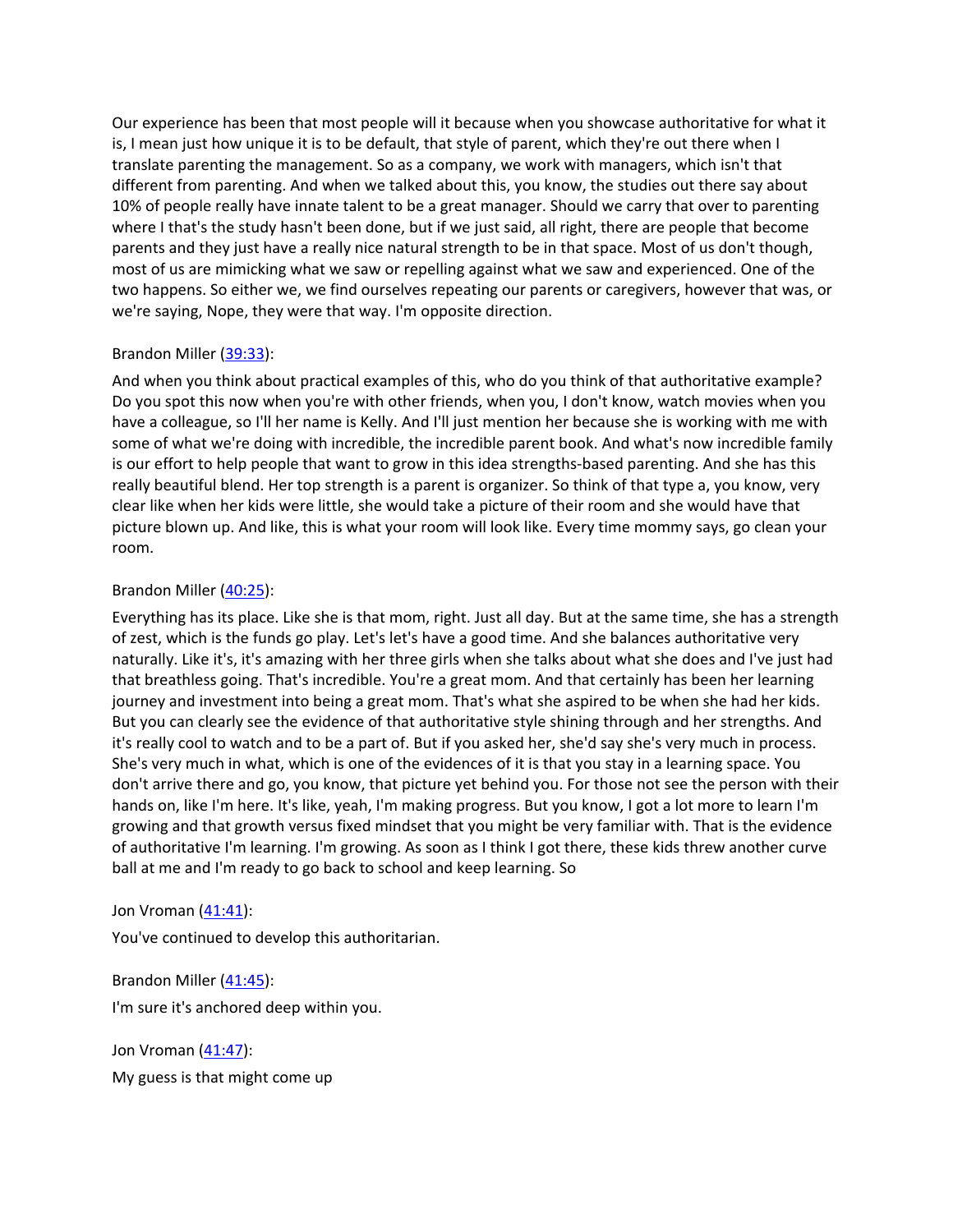Brandon Miller ([41:49](https://www.temi.com/editor/t/bL6P-TX6fXqVipUc8fmULbESqGqlj6Mn2QDj7Tl-dwnyyYWyWaCl54z7sPxfksMYqP5UTlXZbiJ1fNX70jVK3djCJkg?loadFrom=DocumentDeeplink&ts=2509.66)):

Naturally. What's your process of self awareness of catching that and then how do you catch it

Jon Vroman [\(41:56](https://www.temi.com/editor/t/bL6P-TX6fXqVipUc8fmULbESqGqlj6Mn2QDj7Tl-dwnyyYWyWaCl54z7sPxfksMYqP5UTlXZbiJ1fNX70jVK3djCJkg?loadFrom=DocumentDeeplink&ts=2516.38)): Position right. And move to it.

Brandon Miller ([41:59](https://www.temi.com/editor/t/bL6P-TX6fXqVipUc8fmULbESqGqlj6Mn2QDj7Tl-dwnyyYWyWaCl54z7sPxfksMYqP5UTlXZbiJ1fNX70jVK3djCJkg?loadFrom=DocumentDeeplink&ts=2519.47)):

Can you give us an example of, so when patterns are built in, it requires an interrupter. Something has to interrupt. So there's gotta be a cue. There's gotta be something. So in my context, I raise my voice. So if I am not pleased, we're going up octaves, right? It's going to happen. So my interrupter has to be when I can hear myself start to elevate, you know, that's my cue that now I got to stop what I'm doing. I gotta consider my, my options and then choose my off-ramp right. So I got to choose an offer offering for me, that offer has to be, I got a part from the situation I got to pull back from it. And I got to give a, you know, a moment to bring the anger down, bring the reaction and you know, the psychologists call it, flipping your lid.

## Brandon Miller  $(42:44)$  $(42:44)$  $(42:44)$ :

So literally it's moving from frontal to, in front of love, to reactive and your brains that backside. And it takes a hundred percent full on. I'm offended. Now you've made me angry and now you're going to get my dragon fire here at camp. And on average, it can take 20 minutes to recover and move back into logic and reason. And I'm going to be sound so catching myself with my, you know, now that my lid has flipped and I have to catch myself in that space. Now it's departing away. You know, move away from the situation. Talk to my wife. She's usually good at bringing some balance. It's hanging I'm on the phone or texting. Don't send the text and you can get that time down. So now it took me 20 minutes. Now, sometimes it takes me five, four or five minutes. I'm good. I'm back to, I got my frontal lobe back. I can reason this and that we'll have an intelligent conversation. And that's, that's an example of moving into authoritative. So now I'm not going to say something I don't mean I don't want to make the daughter cry. I want to stay in a space where we can grow and learn together through these.

Jon Vroman [\(43:50](https://www.temi.com/editor/t/bL6P-TX6fXqVipUc8fmULbESqGqlj6Mn2QDj7Tl-dwnyyYWyWaCl54z7sPxfksMYqP5UTlXZbiJ1fNX70jVK3djCJkg?loadFrom=DocumentDeeplink&ts=2630.5)):

I love that. That's me too.

Brandon Miller ([43:52](https://www.temi.com/editor/t/bL6P-TX6fXqVipUc8fmULbESqGqlj6Mn2QDj7Tl-dwnyyYWyWaCl54z7sPxfksMYqP5UTlXZbiJ1fNX70jVK3djCJkg?loadFrom=DocumentDeeplink&ts=2632.9)):

It's oftentimes I don't even think it's cause I'm angry. It's like, I want to make my point, but then I kind of laugh at myself because I don't remember

#### Jon Vroman [\(44:01](https://www.temi.com/editor/t/bL6P-TX6fXqVipUc8fmULbESqGqlj6Mn2QDj7Tl-dwnyyYWyWaCl54z7sPxfksMYqP5UTlXZbiJ1fNX70jVK3djCJkg?loadFrom=DocumentDeeplink&ts=2641.39)):

When this first came up. Maybe it was in, maybe it was traveling abroad with a bunch of people.

## Brandon Miller ([44:06](https://www.temi.com/editor/t/bL6P-TX6fXqVipUc8fmULbESqGqlj6Mn2QDj7Tl-dwnyyYWyWaCl54z7sPxfksMYqP5UTlXZbiJ1fNX70jVK3djCJkg?loadFrom=DocumentDeeplink&ts=2646.88)):

One time we were all laughing about how, when somebody is talking to somebody that doesn't speak the language, you think that if you go slower and louder, I can't hear you. Or it's not that you need to go slower. It's that they don't speak your language, right? Sometimes when I'm not connecting with my kids and I think I've got to go slower or louder, it's not that they need me to go slower or louder. It's that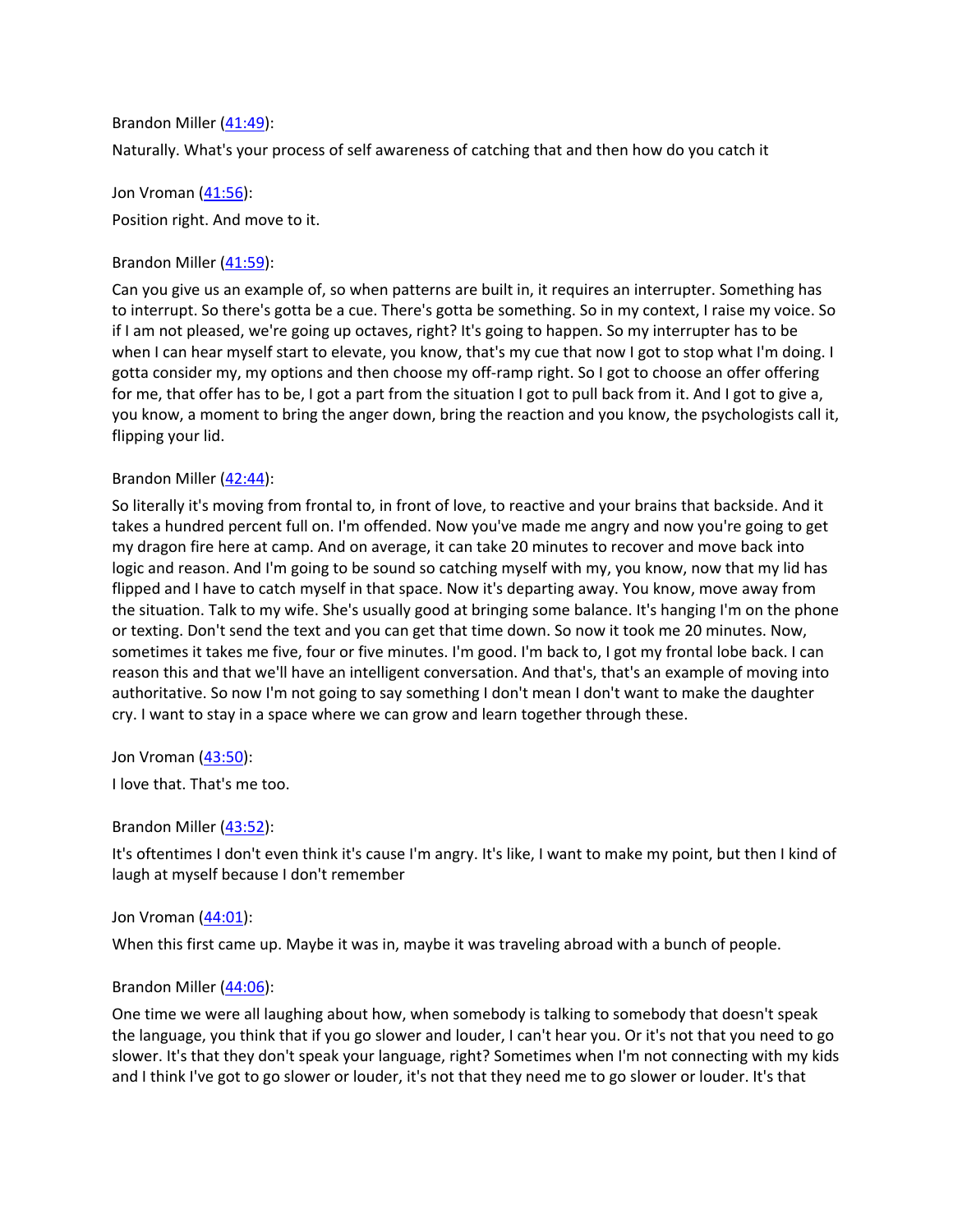they actually, I'm just not speaking their language, quote unquote. Right? And that I need to, I need to shift my approach and be better than that. Lower and louder is kind of a lazy approach.

### Brandon Miller ([44:48](https://www.temi.com/editor/t/bL6P-TX6fXqVipUc8fmULbESqGqlj6Mn2QDj7Tl-dwnyyYWyWaCl54z7sPxfksMYqP5UTlXZbiJ1fNX70jVK3djCJkg?loadFrom=DocumentDeeplink&ts=2688.15)):

And it really is, you know, slower, louder, or just louder and faster, allowing, allowing hurtful words, you know, that can happen. And you know, for all of you, with teens and young adults and the confrontations that will come and when they inevitably will do something unsafe, I mean really unsafe. And you are at that moment of what were you thinking? And then following that, you know, that is like, and you are in an insert, whatever were you never want to say to your kid, you know, why are you and you, no one has to has the option. If I know that's the, that's my default slash why? Because that's what I experienced. That was normal to me. That was, that was how we spoke in our home. That was how football coaches dealt with you on the face. It works short term. It definitely gets attention right there does.

## Brandon Miller ([45:43](https://www.temi.com/editor/t/bL6P-TX6fXqVipUc8fmULbESqGqlj6Mn2QDj7Tl-dwnyyYWyWaCl54z7sPxfksMYqP5UTlXZbiJ1fNX70jVK3djCJkg?loadFrom=DocumentDeeplink&ts=2743.02)):

And you will get, see, we always say with authoritarian leaders, you get compliance. You will compliance. The challenge is you won't get commitment. You won't be, you won't get the same thing when your eyes aren't on them. And that hurts. Like that feels like, no, I don't, I don't want that feeling. I don't want someone questioning my love, the value I have in them. And those are some eye-openers, you know, when, when a 27 year old daughter can look at me and say, you know, there were times you made me feel this way and that was wow. You know what? You were the oldest. I appreciate your kindness. Now we have a beautiful relationship, but being able to look back and go, man, if I could do that again, if I could have done that again. So as a father seven, one of the beautiful benefits is I get do overs.

## Brandon Miller ([46:27](https://www.temi.com/editor/t/bL6P-TX6fXqVipUc8fmULbESqGqlj6Mn2QDj7Tl-dwnyyYWyWaCl54z7sPxfksMYqP5UTlXZbiJ1fNX70jVK3djCJkg?loadFrom=DocumentDeeplink&ts=2787.78)):

That's one of the beautiful parts. My older kids will go. These younger ones have no idea. I had to learn a lot on us about my younger son, tiger got the benefit of being number one and he gets to be the leader. But boy, we had to do a lot of learning with tiger. And if you learn the value of acknowledgement and apologies, kids are show interested in forgiving. You immediately, immediately. There are teachers in that space. They do, they don't want to let a rift exist. So they are, pre-wired predisposed to want your approval, to want your affection. And therefore, if there's a rift and you come back and say, Mia culpa, they will quickly. Yeah. I love you, dad. I forgive you, dad. That's been one of the best sides of this journey. As a parent is realizing how resilient kids are in this space and how much that you're not fighting for your kid to love you. They can't not, they can't not, you can't, you're not fighting for your kids to want your approval. They, can't not, it's hard wired into the, into the mix. It's learning how to provide it, learning how to give them that space in the way that works for them and in the style that's going to work best for you.

## Jon Vroman [\(47:48](https://www.temi.com/editor/t/bL6P-TX6fXqVipUc8fmULbESqGqlj6Mn2QDj7Tl-dwnyyYWyWaCl54z7sPxfksMYqP5UTlXZbiJ1fNX70jVK3djCJkg?loadFrom=DocumentDeeplink&ts=2868.81)):

Yup, absolutely. Brendan. When's the book out officially. And where do people go

## Brandon Miller ([47:53](https://www.temi.com/editor/t/bL6P-TX6fXqVipUc8fmULbESqGqlj6Mn2QDj7Tl-dwnyyYWyWaCl54z7sPxfksMYqP5UTlXZbiJ1fNX70jVK3djCJkg?loadFrom=DocumentDeeplink&ts=2873.64)):

January? So book comes out in January, the assessments out. Now the book comes out in January, so we're all into the prelaunch phase and it's going to be, you know, every outlet you can think of. So Amazon Barnes and noble, very likely an audible version, or figuring that out. I love your hack, by the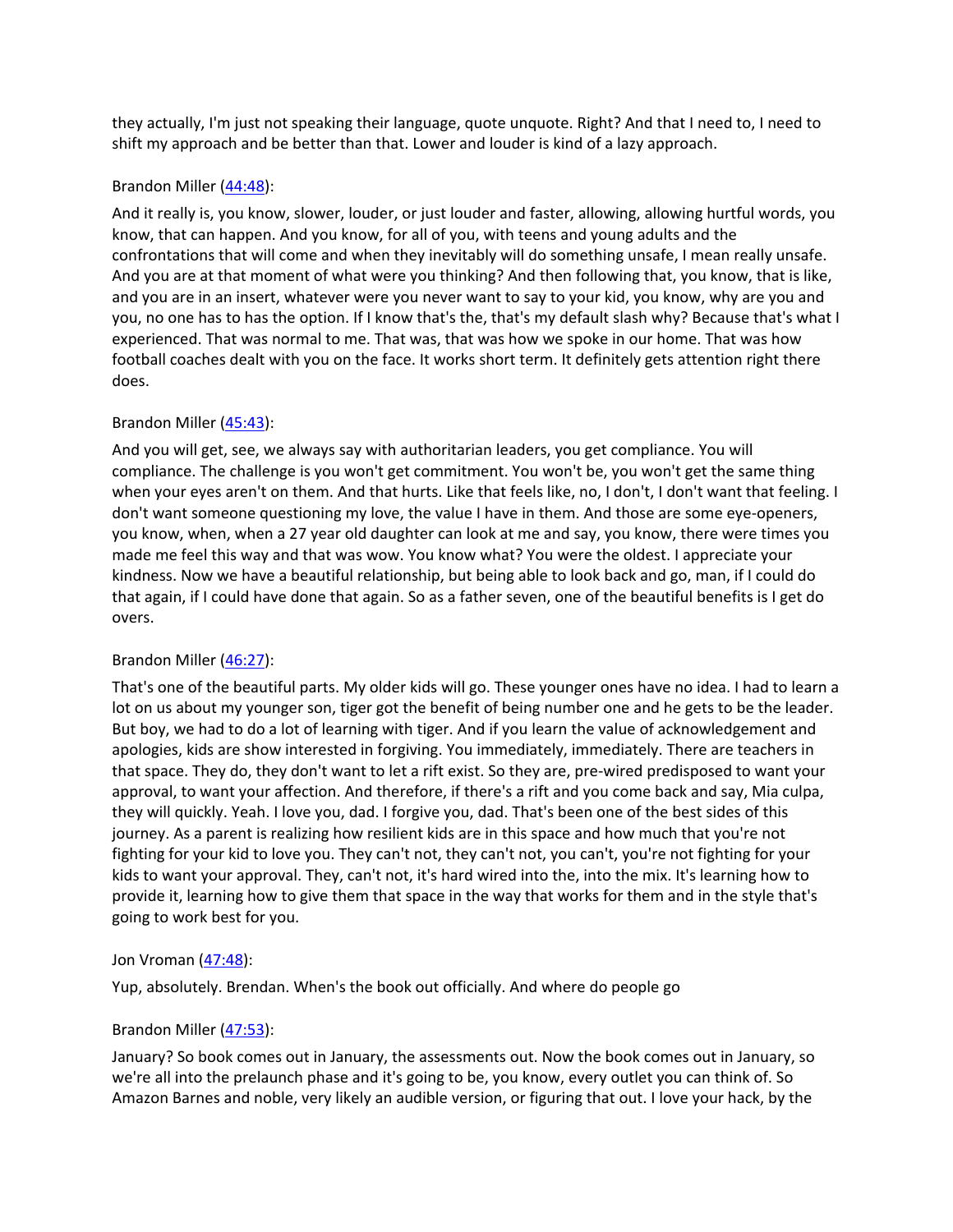way, I'm going to remember that, um, you know, that there'll be versions to get it those ways. So we have a run up right now. So we're on the downward slope, getting it ready to be launched.

#### Jon Vroman [\(48:19](https://www.temi.com/editor/t/bL6P-TX6fXqVipUc8fmULbESqGqlj6Mn2QDj7Tl-dwnyyYWyWaCl54z7sPxfksMYqP5UTlXZbiJ1fNX70jVK3djCJkg?loadFrom=DocumentDeeplink&ts=2899.89)):

Alright. Ma'am, I'm excited for you and thanks for just first of all, thanks for pouring into your family. Thanks for being willing to do the work on yourself. Thanks for being a powerful leader in front row dads. And also you mentioned this earlier and I want to say thank you or, you know, talking about front row dads, because we want to get the word out about this brotherhood. We want to grow. We want to find the right guys to be part of this group, guys that want to give more than they got guys that want accountability, guys that want to like, they truly want to bring their strengths to the table so that if everybody does that, we develop a real powerful tribe here as, as I believe we already have. But I say that in spirit of always being willing to grow, always knowing there's some level deeper for us to achieve of mastery.

## Jon Vroman [\(49:04](https://www.temi.com/editor/t/bL6P-TX6fXqVipUc8fmULbESqGqlj6Mn2QDj7Tl-dwnyyYWyWaCl54z7sPxfksMYqP5UTlXZbiJ1fNX70jVK3djCJkg?loadFrom=DocumentDeeplink&ts=2944.62)):

And so thank you for that. Just want to give you the floor to say anything you want to, anybody out there who's listening on any subject at all. That's just on your heart, but please also, if you could, in whatever final rant you want to take here is just to maybe one action that you might suggest to a man to take, to develop their strengths, moving forward, something they could do in the next 24 hours or in the next week, what could they practice so that they can put one foot in front of the other, you know, to move forward here.

### Brandon Miller ([49:40](https://www.temi.com/editor/t/bL6P-TX6fXqVipUc8fmULbESqGqlj6Mn2QDj7Tl-dwnyyYWyWaCl54z7sPxfksMYqP5UTlXZbiJ1fNX70jVK3djCJkg?loadFrom=DocumentDeeplink&ts=2980.14)):

You know, number one, come to terms with your style. So think through where you're at, think through what your default naturally is and embrace it and just be aware of that. Understand what it means when we say be a great dad who at the same time, you're caring, you're loving, you're highly involved, but you're also the expectations set or you're holding kids accountable. You are assertive. And where do you have your growth opportunities right now? So what is that next step? Is it you're, you're the one that needs to add in to your family, mix more consistency with accountability and expectations. Like that's your growth or you're the dad that you're really need to address how you handle frustrating situations and where your temper goes. So those are very practical sides, but if you are at the point, I want to say to this today, if you're at that point where you're frustrated and you might feel why there's times where I'm wanting to just check out, I want to go spend a weekend or spend time.

## Brandon Miller ([50:36](https://www.temi.com/editor/t/bL6P-TX6fXqVipUc8fmULbESqGqlj6Mn2QDj7Tl-dwnyyYWyWaCl54z7sPxfksMYqP5UTlXZbiJ1fNX70jVK3djCJkg?loadFrom=DocumentDeeplink&ts=3036.41)):

And I'm, you know, that that ignored, neglect space can happen in pockets. Know that you're not alone. There's a trailer dads around you who have been there because I don't think there's an area dad in a tribe like this, that hasn't had those times. I don't know what to do. And you start to feel that I got to throw it in moments. You know, I just got to step back and reach out because in a community of people that aren't here to judge, we're here to grow together. We're here to encourage and build up and give positive steps. That's huge because a tribe of people committed to excellence in this regard being great dads. This community can be that lifeline. And so those bands that you can join tuning in to gain that is a huge part of why I so value the front row dad effort and what John's put together here.

#### Brandon Miller ([51:22](https://www.temi.com/editor/t/bL6P-TX6fXqVipUc8fmULbESqGqlj6Mn2QDj7Tl-dwnyyYWyWaCl54z7sPxfksMYqP5UTlXZbiJ1fNX70jVK3djCJkg?loadFrom=DocumentDeeplink&ts=3082.96)):